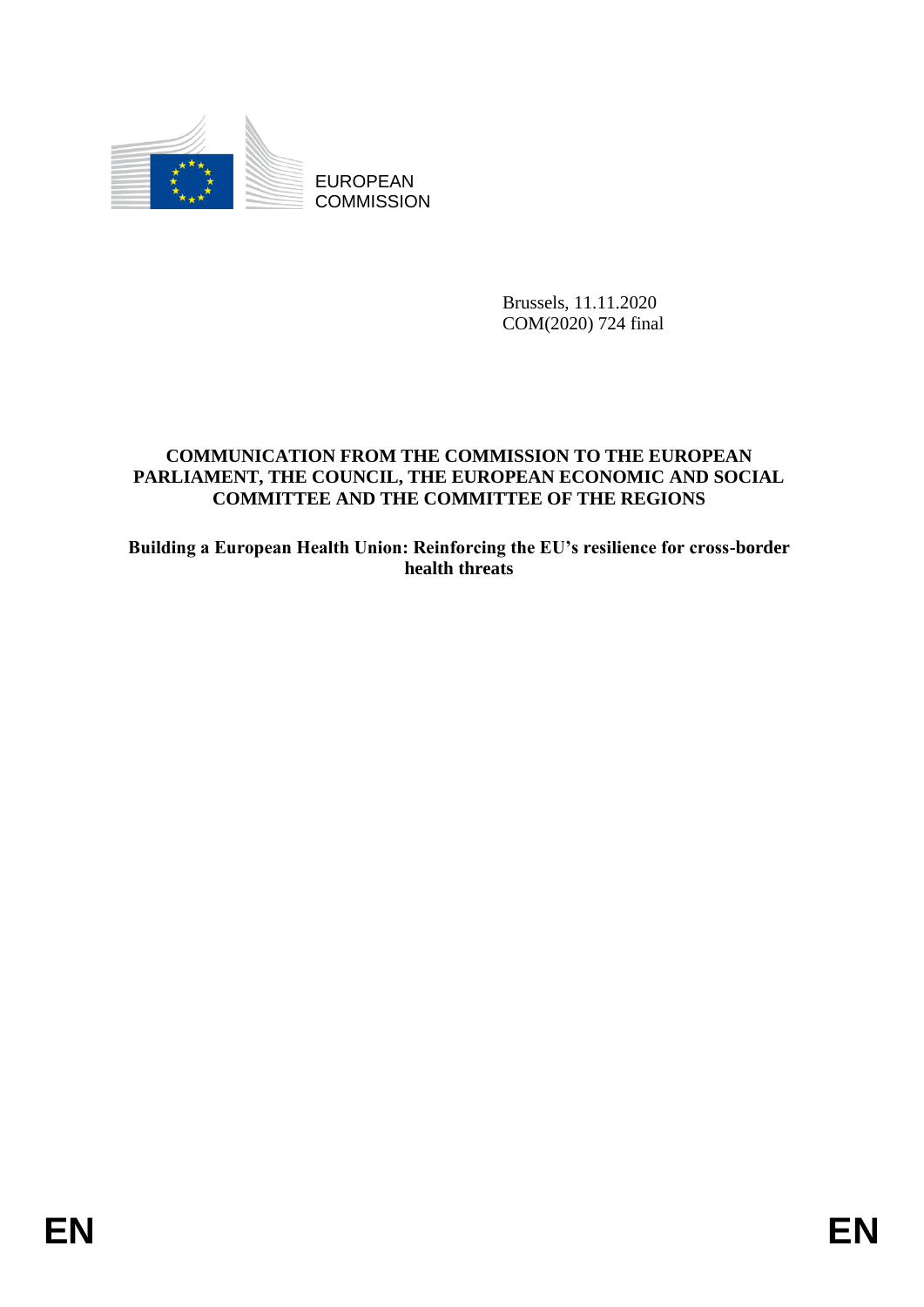#### **1. THE NEED FOR A STRONGER EU HEALTH SECURITY FRAMEWORK**

Health is a precondition for our society and economy to function. The COVID-19 pandemic is causing immense human suffering, pushing health systems and healthcare workers to their limits. As of early-November 2020, over 50 million people worldwide had been infected with the coronavirus. More than 12 million, or 25% of those, were people living in Europe. In the EU/EEA and UK, nearly  $250\ 000$  people had lost their lives to COVID-19<sup>1</sup>. The measures needed to contain the pandemic and save lives have a huge impact on people's livelihoods, their jobs and their freedoms.

During the early days of the COVID-19 outbreak in Europe, Member States took unilateral measures<sup>2</sup> to protect their own populations. However, these uncoordinated measures were not effective in overcoming the virus. Reintroduction of internal border controls, for example, disrupted mobility and the daily life of millions of people living and working in border regions. They disrupted vital supply chains and prevented the flow of essential goods and services across the internal market.

European citizens have been increasingly clear that they expect the EU to have a more active role in protecting their health, particularly in protecting them from health threats that transcend national borders<sup>3</sup>. Coordinating and where necessary pooling efforts at European level will deliver more effective responses to the expectations of European citizens in an area which is consistently among their top concerns. We need to heed this call now and in our discussions on the future of Europe. Attention needs to be given also to the risk of popular scepticism on health measures, that is partly triggered by an increase of mis- and disinformation on health issues. Health is a prerequisite for a dynamic economy stimulating growth, innovation and investment.

From the beginning of the pandemic, solidarity has been real and tangible. Healthcare workers were at the forefront, working day and night to care for COVID-19 patients, social workers continued to perform indispensable tasks to support the most vulnerable, including older persons and persons with disabilities. Often, these essential workers were operating while being confronted with staff shortages, limited information on preparedness and insufficient protective equipment, resulting in an overexposure to the virus.

Solidarity has also inspired the EU's response: as the pandemic progressed, EU Member States turned from unilateral measures, such as export restrictions or the reintroduction of internal border controls, to support each other, either by receiving COVID-19 patients from neighbouring countries or by sending healthcare professionals and key medical equipment to other regions in need<sup>4</sup>. Through the Coronavirus Response Investment Initiative (CRII), which enabled the mobilisation of unspent EU funds under Cohesion policy, so far EUR 5.9

 1 <https://www.ecdc.europa.eu/en/covid-19/situation-updates>

<sup>2</sup> Such as export restrictions on personal protective equipment and the reintroduction of internal border controls.

<sup>3</sup> https://europarl.europa.eu/at-your-service/en/be-heard/eurobarometer/public-opinion-in-the-eu-in-time-of-coronavirus-crisis-2

<sup>4</sup> Many border regions already have a history of and structures for cross-border cooperation, including in health. https://ec.europa.eu/info/sites/info/files/guidelines\_on\_eu\_emergency\_assistance\_in\_cross-bordercooperationin\_heathcare\_related\_to\_the\_covid-19\_crisis.pdf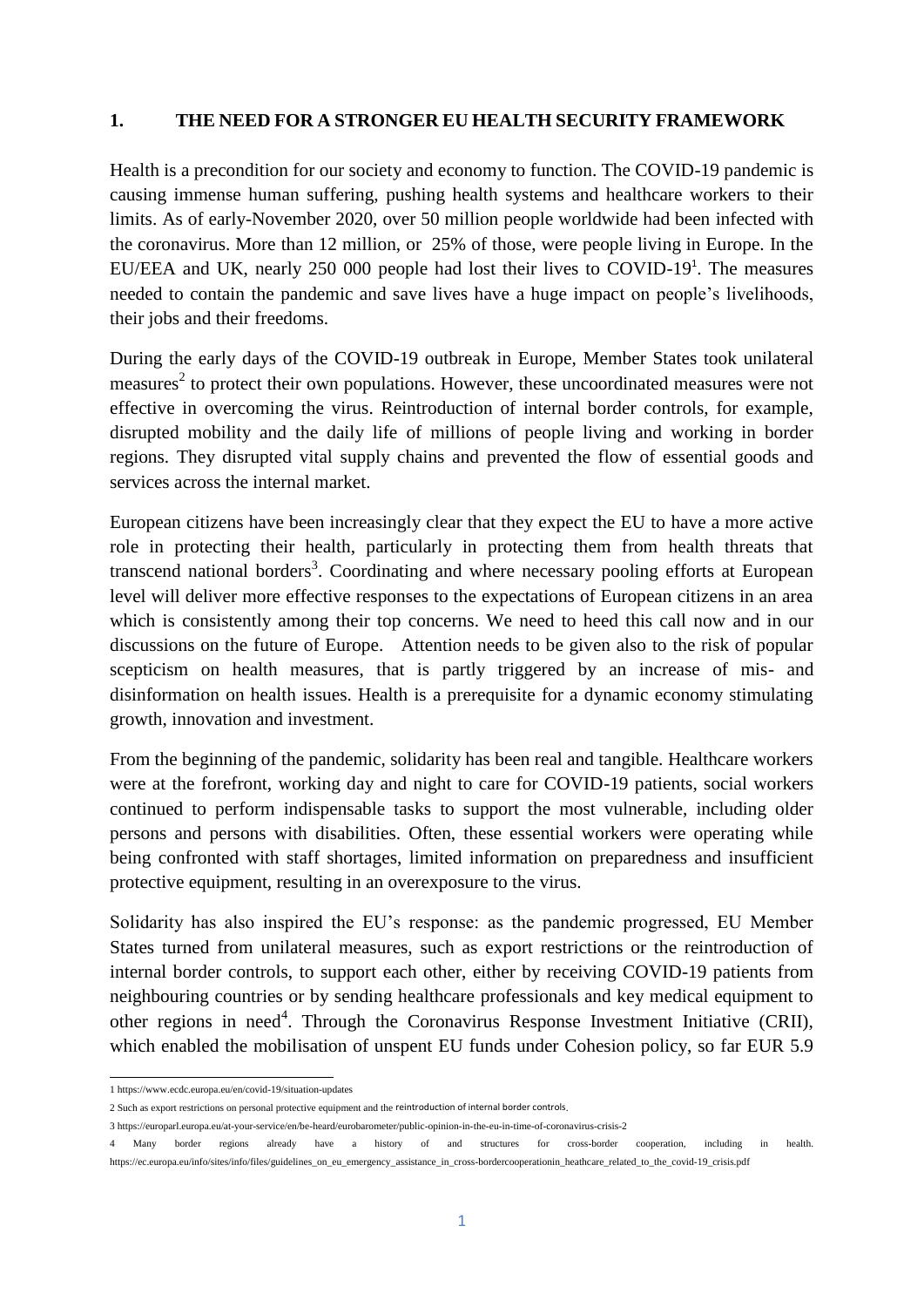billion euros have been reallocated since 1st February 2020 to support health systems and actions in EU Member States and regions<sup>5</sup>. In addition, the European Solidarity Fund's scope was extended to encompass major public health emergencies. Cooperation and coordination at EU level has increased and efforts across all sectors have been made. This is the only way to effectively address the different interlocking damage caused by the pandemic in the health, economic and social sectors.

The collective effort to fight the ongoing COVID-19 pandemic, as well as other future health emergencies, calls for strengthened coordination at EU level. Public health measures need to be consistent, coherent and coordinated to maximise their effect and minimise the damage for people and business alike. The health situation in one Member State is contingent on that of others. Fragmentation of effort in tackling cross-border health threats makes all Member States collectively more vulnerable.

In her 2020 State of the Union address, the President of the Commission called on Europe to draw lessons from the current crisis and **build a European Health Union**. As the experience of the current pandemic is showing, gathering the EU Member States' strengths helps overcome individual weaknesses. By working with the European Parliament and the Council towards a stronger Health Union, the EU can be equipped to prevent, prepare for and manage health crises both at the EU and global level, with all the societal and economic benefits that it would bring.

A strong European Health Union will protect our way of living, our economies and societies. If public health is in danger, the economy inevitably suffers. The close relationship between saving lives and saving livelihoods has never been so apparent. The proposals put forward today will also contribute to a more resilient EU internal market and a sustained economic recovery.

This agenda for a Health Union is presented in the midst of a widespread resurgence in COVID-19 cases across Europe and the world. The EU and its Member States will need to continue to take the necessary measures to contain and manage the pandemic on a day-to-day basis, for which coordinated EU-level action remain essential. At the same time, planning for future outbreak and increasing our capacity for preparedness and response becomes more pressing as recurrent outbreaks of communicable diseases are becoming more likely.<sup>6</sup> Moreover, long-term trends such as antimicrobial resistance<sup>7</sup>, pressures on biodiversity<sup>8</sup> and climate change, all associated with increasing communicable disease threats worldwide and in Europe, keep rising<sup>9</sup>. In addition, changing demographic structures in our population, in particular ageing, lead to changing health vulnerabilities and disease patterns. This require a systemic, foresight-based approach recognising the interaction between human and animal

 5 https://ec.europa.eu/commission/presscorner/detail/en/IP\_20\_1864

<sup>6</sup> <https://www.weforum.org/agenda/2020/03/coronavirus-global-epidemics-health-pandemic-covid-19/>

<sup>7</sup> https://atlas.ecdc.europa.eu/public/index.aspx?Dataset=27&HealthTopic=4

<sup>8</sup> [https://ipbes.net/pandemics](https://urldefense.com/v3/__https:/ipbes.net/pandemics__;!!DOxrgLBm!VShqTB0g9ju7xNNWYDv2D4tCtl4rju_Ktthz7cUQwUdW665_2Vc8rMZbXKODegb9KO6OpCo$)

<sup>9</sup> https://easac.eu/projects/details/climate-change-and-health/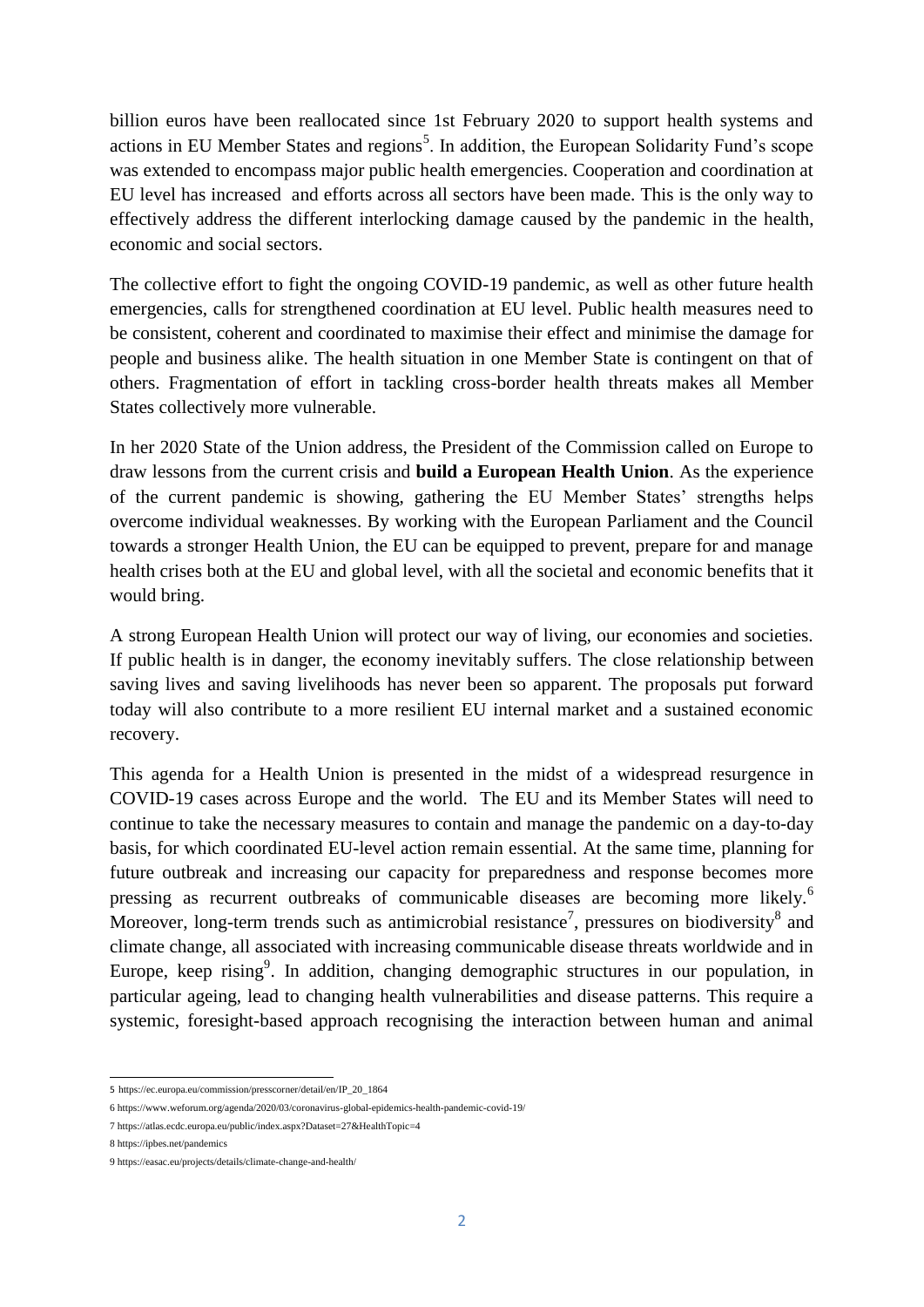health and the environment to develop structural, future-proof solutions, coherent with a One-Health approach.

The European Health Union builds on the EU's joint effort to reconcile our relationship with the natural environment by engaging in different and more sustainable patterns of economic growth, as put forward the by the European Green Deal. Fighting climate change and finding ways to adapt to it, preserving and restoring biodiversity, improving diets and lifestyles, reducing and removing pollution from the environment improves will have positive effects on citizens' health and the European Health Union will be able to better protect.

This Communication proposes first building blocks for a European Health Union. It implements the obligation to ensure high level of human health protection as defined in the Charter of Fundamental Rights of the European Union. It outlines the lessons learnt from the first stage of the pandemic, and advocates the strengthening of existing structures and mechanisms for better EU level protection, prevention, preparedness and response against human health hazards. It recommends a reinforced framework for cross-border cooperation against all health threats in order to better protect lives and the internal market as well as to maintain the highest standards in the protection of human rights and civil liberties. It also strengthens the EU role in international coordination and cooperation to prevent and control cross-border health threats and improve global health security.

These first proposals are envisaged within the current Treaty provisions, particularly in respect of Article 168 (5) of the TFEU. By upgrading the EU framework for cross-border health threats, these first building blocks of the European Health Union will bring greater overall impact while fully respecting the Member States' competence in the area of health.

Concretely, this Communication is accompanied by three legislative proposals: an upgrading of Decision 1082/2013/EU on serious cross-border health threats, a strengthening of the mandate of the European Centre for Disease Prevention and Control (ECDC), and an extension of the mandate of the European Medicines Agency  $(EMA)^{10}$ . It links to the proposal for enhancing the Union Civil Protection Mechanism<sup>11</sup>, proposed by the Commission in June  $2020^{12}$ . Together, these proposals will put in place a robust and cost-effective framework to enable EU Member States to respond to future health crises as a Union.

Where the legislative proposals entail the processing of personal data, this will happen in full compliance with the applicable EU data protection rules. The principles and specific safeguards laid down by the EU data protection framework $13$  allow for an effective and comprehensive protection of personal data, including data concerning health.

 10 To be added once available

<sup>11</sup> The Union Civil Protection Mechanism (UCPM) allows the Commission to support Member States in coordination of efforts to prevent and prepare for disasters as well as through its Emergency Response Coordination Centre (ERCC) in responding when their national capacities are overwhelmed by any kind of disaster, including ones such as COVID-19. Indeed, amidst the pandemic, EU Member States, UCPM Participating States as well as third countries resorted to the UCPM for support requesting for in-kind assistance in form of PPE, sanitation, but also for requesting for support of medical teams.

<sup>12</sup> COM(2020)220

<sup>13</sup> Regulation (EU) 2016/679 (the General Data Protection Regulation (GDPR) and Regulation (EU) 2018/1725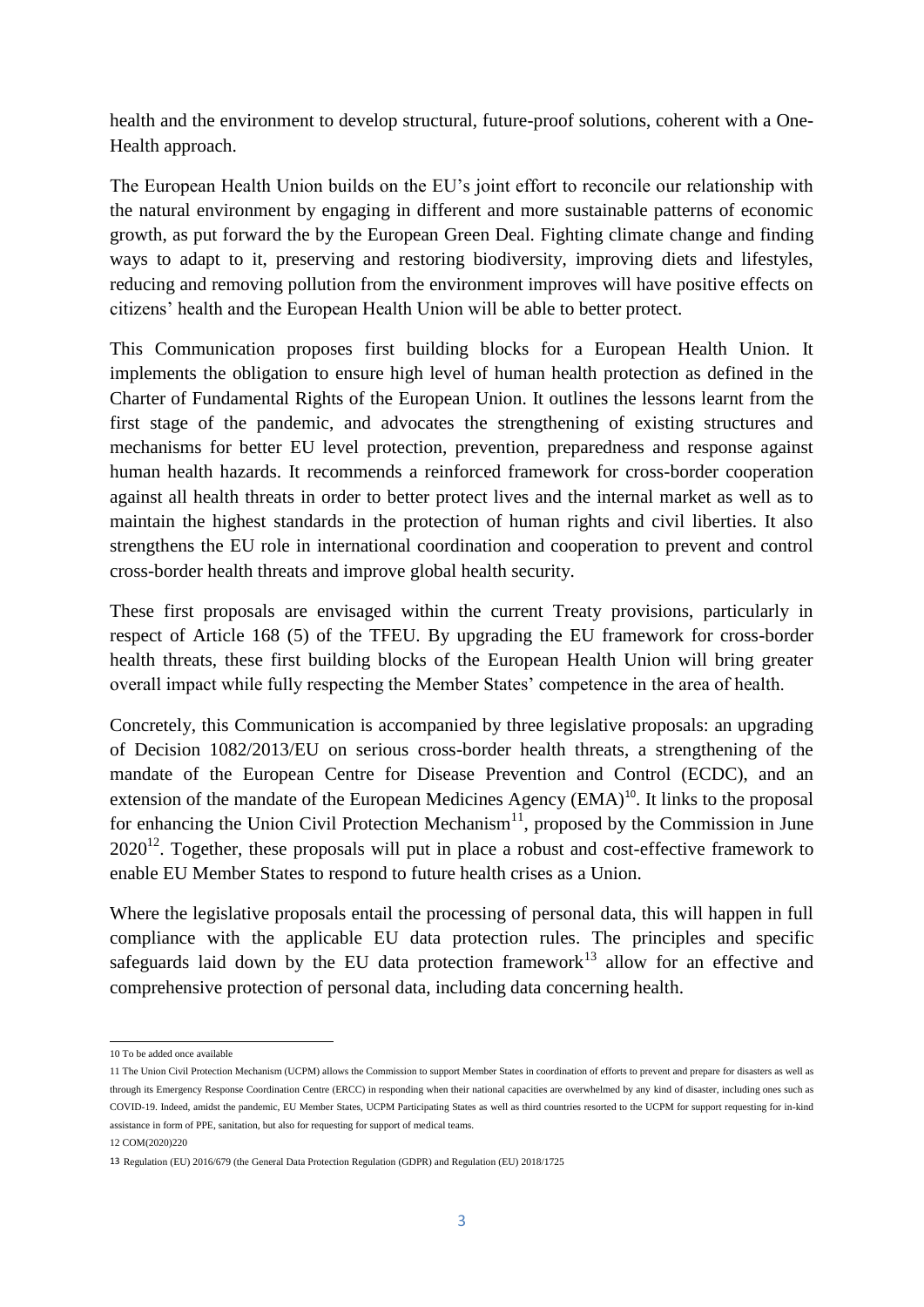# **2. EARLY LESSONS LEARNT FROM THE COVID-19 PANDEMIC AND PROPOSALS FOR THE WAY FORWARD**

In 2013, the EU put in place a health security framework to protect its citizens, to promote coordination between Member States and with neighbouring countries, and to respond to the increasing threat of communicable diseases. The Decision on serious cross-border health threats<sup>14</sup> was adopted, aiming to improve preparedness across Europe and to strengthen its capacity to rapidly detect, monitor and coordinate responses to health emergencies caused by communicable diseases, biological or chemical agents, or environmental and climate events, and threats of unknown origin.

The 2020 Annual Strategic Foresight Report showed that there is a need to better anticipate health risks and prevent the spread of new infectious diseases and associated disorders. Embedding foresight in health policies will therefore contribute to better preparedness and resilience.

The COVID-19 public health crisis has highlighted that the EU and Member States must do more regarding preparedness and response planning for epidemics and other serious crossborder health threats. While structures and mechanisms set up at EU level as part of the Decision on serious cross-border health threats facilitated the exchange of information on the evolution of the pandemic and supported specific national measures taken, they could do little to trigger a timely common EU level response and ensure coherent risk communication. This lack of coherence and coordination continues to be an obstacle to tackling the pandemic.

# **The crisis response from the European Centre for Disease Prevention and Control (ECDC) and the European Medicines Agency (EMA)**

ECDC's role in the EU's health security framework is crucial. However, there is a need to strengthen the Agency's capabilities to better protect citizens. For example, its surveillance system has to be reinforced so as to deliver its full potential as at present the ECDC has a limited mandate/capacity to provide analysed data that support early evidence-based decision making and real-time situational awareness. In a context such as the COVID-19 pandemic, ECDC needs to be able to provide hands-on support to Member States, and the Agency's scientific recommendations for appropriate health measures need to address Member Statespecific elements. The ECDC needs to become a real EU Health Agency that Member States can entrust to deal with crisis preparedness and response as appropriate.

EMA also plays an essential role in the EU's health security framework, particularly regarding the assessment of safe and effective treatments and vaccines. However, the COVID-19 pandemic has shown that EMA lacks a strong system to monitor and mitigate shortages of critical medicines, as well as a solid framework for crisis response. As a result,

 14Decision No 1082/2013/EU https://eur-lex.europa.eu/legal-content/EN/TXT/?uri=celex:32013D1082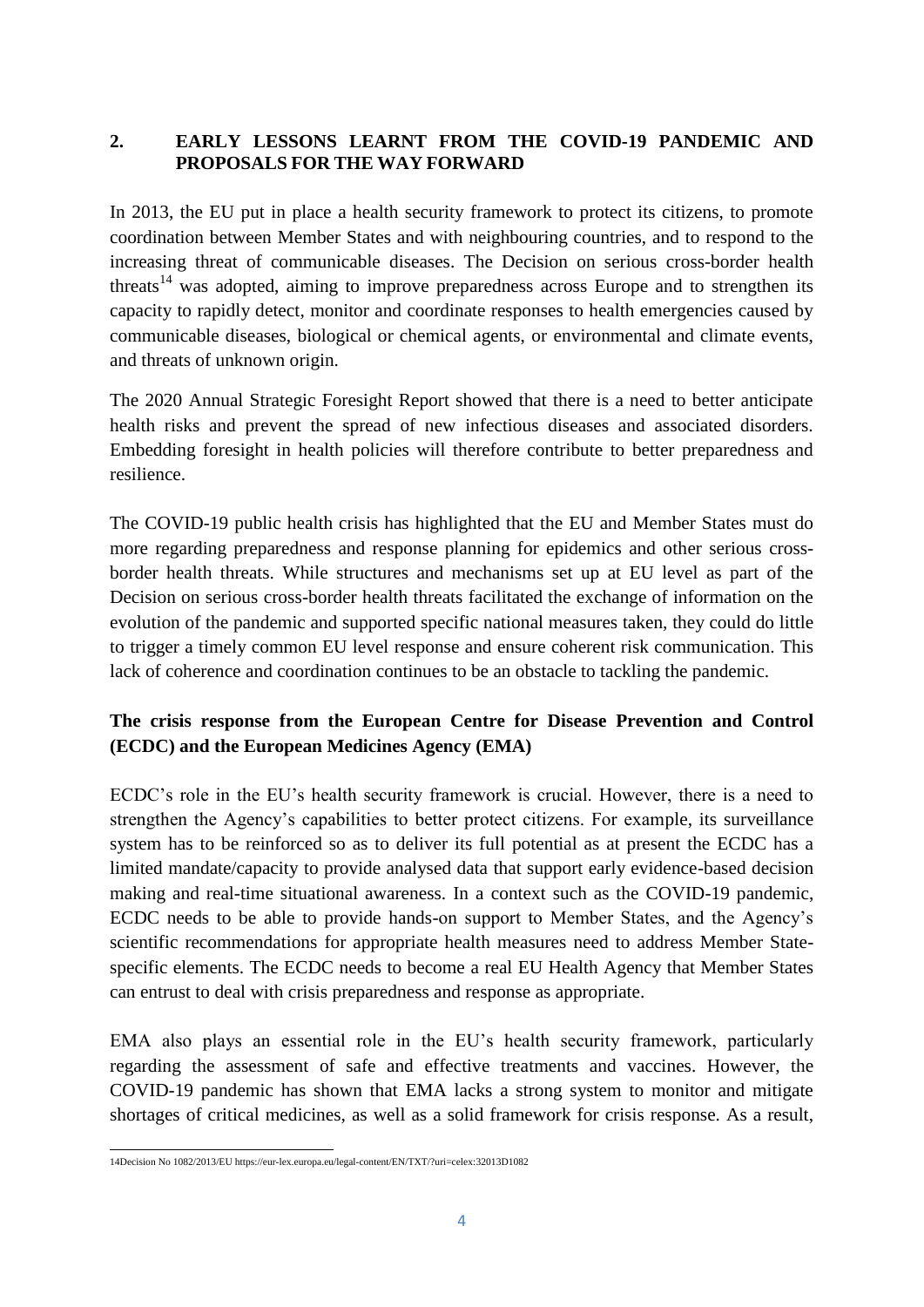the Agency's ability to fast track scientific advice, procedures and obligations on Member States and developers has been hampered.

The COVID-19 pandemic has thus clearly shown that there are opportunities to further strengthen and improve the EU health security framework to be ready for all health threats. Significant gaps and an evident need for more EU coordination have become apparent in public health preparedness and response. Inconsistencies in the application of health measures – such as the use of masks, social distancing requirements, testing strategies and isolation/quarantine requirements – have led citizens to question the scientific basis for these policies. Capacity shortages, shortfalls in equipment, shortcomings in testing and contact tracing, and a failure to protect the most vulnerable groups have all pointed to a lack of readiness and preparation, as well as to structural weaknesses and lack of resources. EU solidarity mechanisms offered ways to offset these problems, but were not extensively used. For example, the EU Civil Protection Mechanism could have been drawn on far more effectively<sup>15</sup>. Such disparities when dealing with an identical threat, which threatens all of us, cannot be maintained.

While the pandemic is still ongoing, early lessons learnt have identified these challenges and are being addressed herewith. It is evident that further investments and reforms are necessary in health systems to ensure that they have the required means and resources to come out of the current crisis, as well as to strengthen their longer-term resilience in order to manage public health crises in the future.

### **3. ENFORCING COORDINATED RESPONSE AT THE EU LEVEL**

Coordination of health measures is central not only to an effective practical response by the authorities but also to ensure that citizens understand that action is evidence-based and grounded in consensus. The EU's health security framework sets out the work of the Commission through the EU Health Security Committee and the Early Warning and Response System (EWRS). At Council level, the EU Integrated Political Crisis Response (IPCR) arrangements have been used to carry out coordination and to support the EU's political response.

The Health Security Committee<sup>16</sup> is a key body where EU Member States consult each other in liaison with the Commission with a view to coordinating preparedness and response planning, national responses, and risk and crisis communication related to serious crossborder threats to health.

 15 For example, the response capacity of the Union Civil Protection Mechanism (UCPM) was initially hindered due to the scale of the outbreak, which hit simultaneously all the Member States at a time when markets for personal protective equipment were saturated. As a result, several requests for assistance went unfulfilled for some weeks in the early stages of the outbreak in Europe. This experience demonstrated that the need to further enhance the UCPM and prompted the Commission to propose targeted amendments to the legal framework in June 2020.

<sup>16</sup> The HSC is composed of public health representatives of Member States, and observers from European Economic Area (EEA) countries, EU agencies, most importantly the European Centre for Disease Prevention and Control (ECDC), as well as international partners such as the World Health Organization.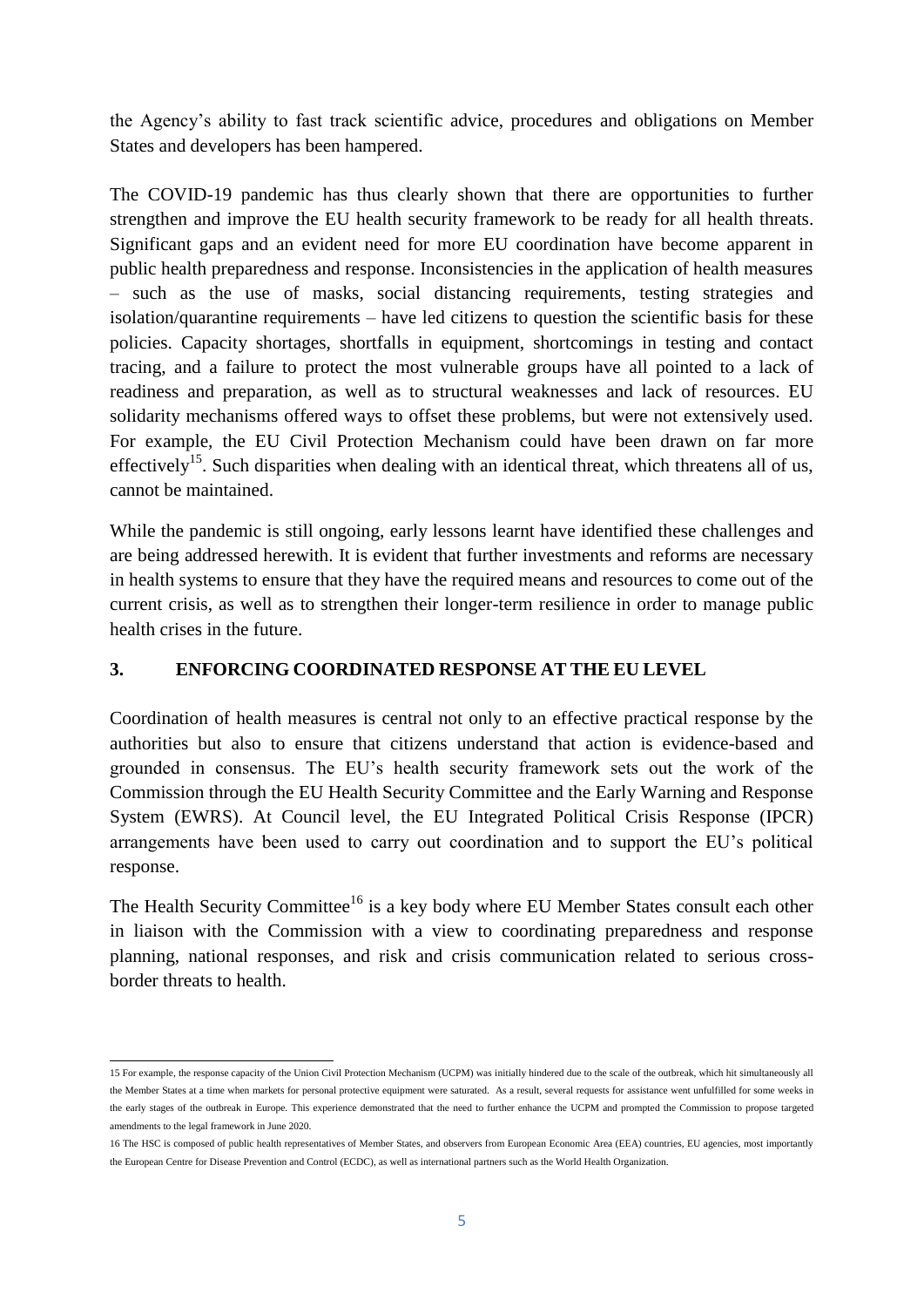In response to COVID-19, the Health Security Committee convened, from January to November 2020, more than 40 times, to discuss risk assessments, guidance from ECDC, preparedness and response measures implemented, as well as capacities and needs in Member States<sup>17</sup>. The Committee proved to be a key forum for exchange of information and developing common positions in certain areas, such as the Health Security Committee agreement on recommendations for COVID-19 testing strategies. This was a prerequisite for effectively communicating to citizens, at EU but also at national level. On the other hand, it became apparent that the Health Security Committee has a limited ability to enforce or coordinate the national responses around control measures or to implement the agreed common approaches. This is exemplified by the wide variety of national control measures that exist and that were implemented across the EU, such as social distancing, mask wearing or measures at points of entry. The imposition of export restrictions on personal protective equipment, the implementation of border restrictions without mechanisms to ensure the necessary flow and exchange of goods and people, or the use of therapeutics outside of the context of clinical trials, further showed the plethora of measures identified.

Moreover, the coordination of communication aspects, under the remit of the Health Security Committee Communicators' Network, proved to have limited EU efficacy. This was partly a consequence of different national approaches taken. However, it may also be a result of the minimal engagement of Member States, exemplified by low rates of attendance in Network meetings.

In addition, experience has shown that the interplay between technical discussions in European structures, such as the Health Security Committee, and the Ministries of Health in Member States, is not always straightforward and this has a clear impact on decisions taken at national level. Moreover, given that health crises like COVID-19 are multi-sectoral in nature, a key priority will be to enhance cross-sectoral linkages and coordination with other relevant structures and constituencies beyond the Health Security Committee, for instance in the area of civil protection, which has a cross-cutting emergency and disaster preparedness as well as response function.

In light of this, it has become apparent that the Health Security Committee must be strengthened to allow the triggering of a common EU-level response and enhanced coordination of risk communication<sup>18</sup>. Based on this, the proposals present a strengthened mandate to enforce coordinated response at EU level in the Health Security Committee. This will be enabled by **targeted recommendations on response measures by the ECDC** and relevant EU decentralised Agencies, incorporated in the risk assessments provided to the Health Security Committee. In turn, **the Health Security Committee can formally adopt guidance and opinions complemented by** Commission recommendations. Crucially, the adoption of these recommendations would translate into actual implementable measures

 17 Practically speaking, this has provided an additional means to keep Member States informed of joint procurements and their practicalities, as well as supporting the practical implementation of Emergency Support Instrument funded activities, such as the distribution of the masks for healthcare workers and treatment courses of Veklury (remdesivir).

<sup>18</sup> This also relates to the research aspect of the response.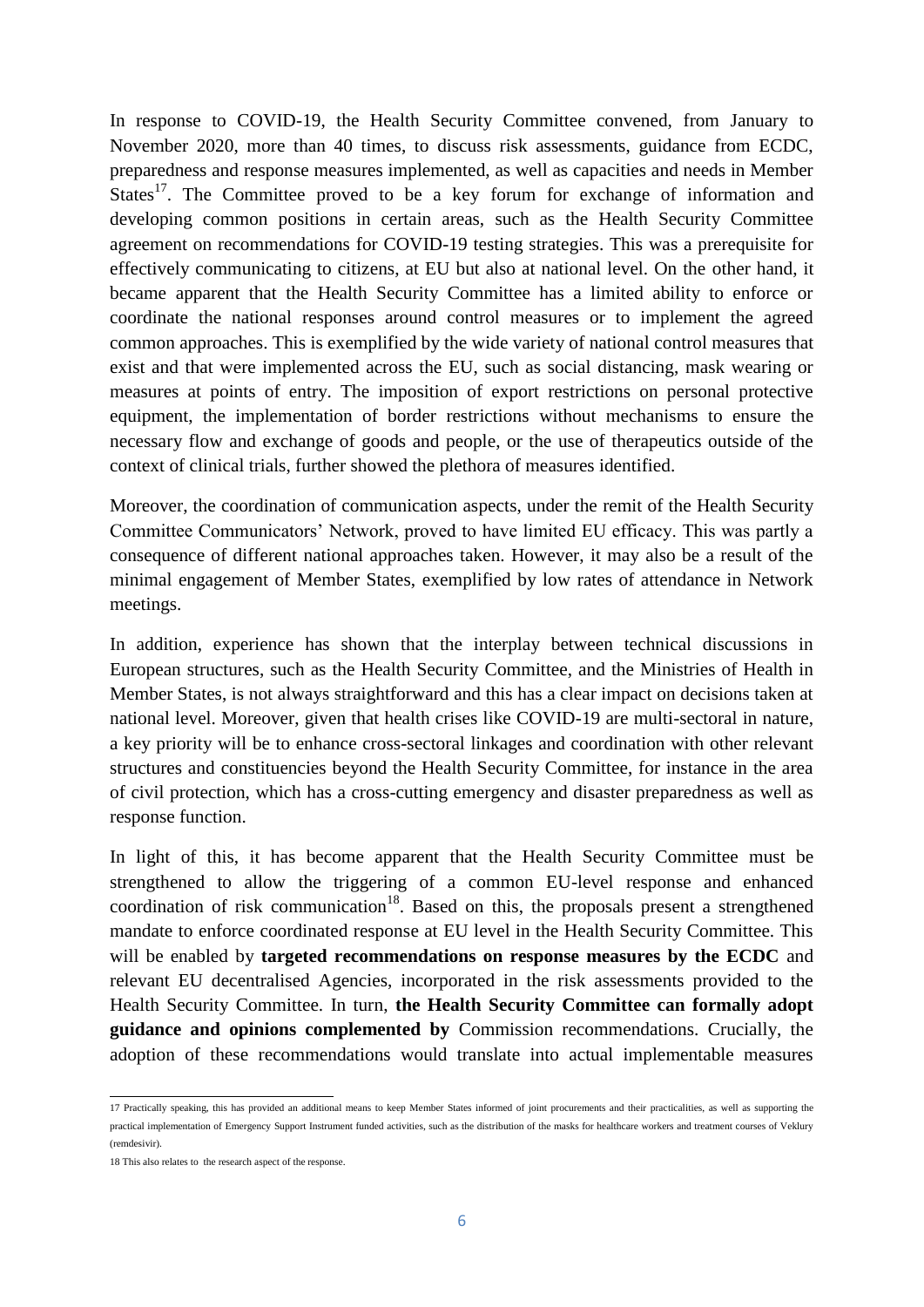within countries. It is essential that Member States commit to implement the work of the Health Security Committee. In order to underline the increased role of the Health Security Committee and in analogy to the Economic and Financial Committee (EFC), Deputy Health Ministers will meet in the high-level working group of the HSC, in particular when politically sensitive issues are on its agenda.

The legal framework for the recognition of an emergency at the EU level will also be amended. The new rules will enable the activation of EU emergency response mechanisms, in close coordination with the World Health Organization (WHO), without making it contingent upon the WHO's own declaration of a Public Health Emergency of International Concern (PHEIC). This will give further flexibility to the EU when tackling health crises. For example, the recognition of an emergency situation at EU level would allow for the flexible development, manufacturing, stockpiling and procurement of critical products during a crisis, as well as the adoption of immediately applicable implementing acts by the Commission concerning the protection of human health and to ensure the smooth functioning of the internal market. This should be done ensuring full complementarity with the Union Civil Protection Mechanism, including its Emergency Medical Teams.

The Commission will not act unilaterally in such a recognition, with the process supported by an **independent Advisory Committee** to provide advice on the recognition and termination of a public health emergency as well as on response measures. The Advisory Committee will be essential in ensuring evidence-based health policy, covering diverse scientific areas and policies, composed of a multidisciplinary group of members as well as representatives of Union bodies or agencies relevant to the specific threat, which will participate as observers. The identification of the pool of experts will be in place prior to any future emergencies, so that they are immediately available and are ready to collaborate across their sectorial expertise.

| PROPOSED ACTIONS |                                                                                                                             |                                   |
|------------------|-----------------------------------------------------------------------------------------------------------------------------|-----------------------------------|
|                  | <b>Proposal</b>                                                                                                             | <b>Responsibility</b>             |
|                  | Recommendations on response measures by ECDC as part of rapid<br>risk assessments                                           | <b>ECDC</b>                       |
|                  | Commission Recommendation on response measures                                                                              | Commission                        |
|                  | EU recognition of an emergency situation and advice on response<br>measures, supported by an independent Advisory Committee | Commission;<br><b>EU</b> Agencies |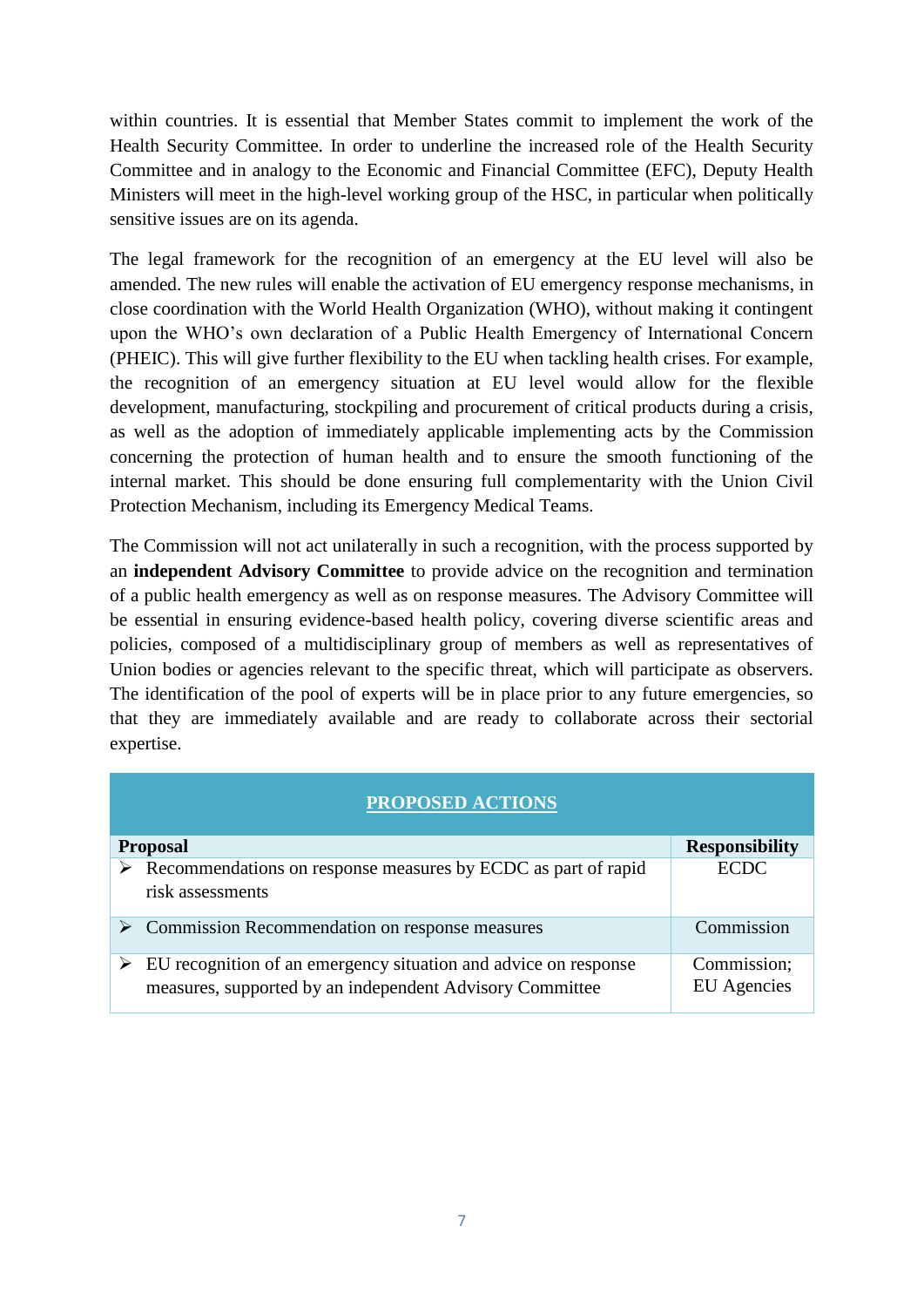#### **4. MEDICAL COUNTERMEASURES<sup>19</sup>**

The COVID-19 pandemic has revealed the lack of medical countermeasure stockpiles at EU and Member State level and the vulnerability of EU supply chains for critical medical countermeasures. It has also highlighted the lack of a coordinated and systematic EU-level approach to support the development, production, procurement and purchase of necessary vaccines, therapeutics, diagnostics as well as personal protective equipment (PPE) and medical devices. Given the of lack of up-to-date, reliable and comparable information on the level of demand per Member State, it has been challenging to predict and meet the demand across the EU for certain products that are key in fighting the disease, but also essential raw materials, components and accessories used during production. The EU lacked effective mechanisms and structures to have an overview of demand and supply of critical medical countermeasures and to monitor and support Member States in addressing shortages.

Moreover, in the context of an outbreak or pandemic caused by a novel pathogen, the pressure is high for research to deliver results that can be acted upon rapidly, to be integrated in the emergency response. Further support and coordination are needed at EU level to facilitate the conduct of large scale, multi-centric clinical trials, to allow for their rapid implementation in times of crisis and save precious time towards making the necessary countermeasures available<sup>20</sup>. Rules on the conduct of clinical trials need to allow for their rapid implementation in times of crisis and save precious time towards making the necessary countermeasures available.

Despite these shortcomings, several measures were introduced to facilitate access to medical countermeasures. In order to facilitate this access the Commission introduced the strategic rescEU stockpile of emergency medical equipment as part of the UCPM in March  $2020^{21}$ . This tool acts as an emergency mechanism to provide countries with needed medical countermeasures, such as PPE, laboratory supplies and intensive care unit medical devices when national capacities are overwhelmed, and complementing the capacities available in the EU Civil Protection Pool. A number of actions were introduced to better monitor and maintain the supply of critical medicines or medical devices, by providing regulatory flexibility, while maintaining safety standards. Specific guidance has been published and continuously updated to inform stakeholders about expectations and flexibilities<sup>22</sup>. The

 19 Medical countermeasures relevant for public health response include pharmaceutical products, as well as non- pharmaceutical products, such as, but not limited to, medical devices, personal protective equipment, vaccination supplies, testing material and kits, and laboratory equipment.

<sup>20</sup> COVID-19 illustrated suboptimal coordination and decision making as regards multinational clinical trials. The process has been slow and inefficient, causing delays in the adoption of research outcomes and eventually delays and unequal patient access to new or repurposed medicines. A very high number of trials were submitted for medicines on Covid-19, both therapeutic and vaccines (454 distinct clinical trial applications submitted in at least one EU MS or the UK from March to end of September 2020); the high proportion of trials (88%) takes place in only one Member State and is performed by non-commercial researchers (75%); even well-known international clinical trial protocols are submitted to individual Member States as a separate project – leading to differences in approach and potentially a lesser comparability of the results. Lastly, the experience to date has shown a need for clear, fast and streamlined positioning and communication on therapeutic and prophylactic "candidate" medicines 21 The system of civil protection relies on solidarity among Member States, in the sense that it depends on their voluntary requests and offers of assistance. This voluntary system works very well in emergencies of limited scope, which affects one or a few Member States. But, as we have come to learn, it is ineffective in cases where a large number or all Member States are affected at the same time. That is why reinforced rescEU to create strategic stockpiles of medical and personal protective equipment has been created. The rescEU strategic stockpile of emergency medical equipment is a last resort capacity under the Union Civil Protection Mechanism. 22 https://ec.europa.eu/health/sites/health/files/human-use/docs/guidance\_regulatory\_covid19\_en.pdf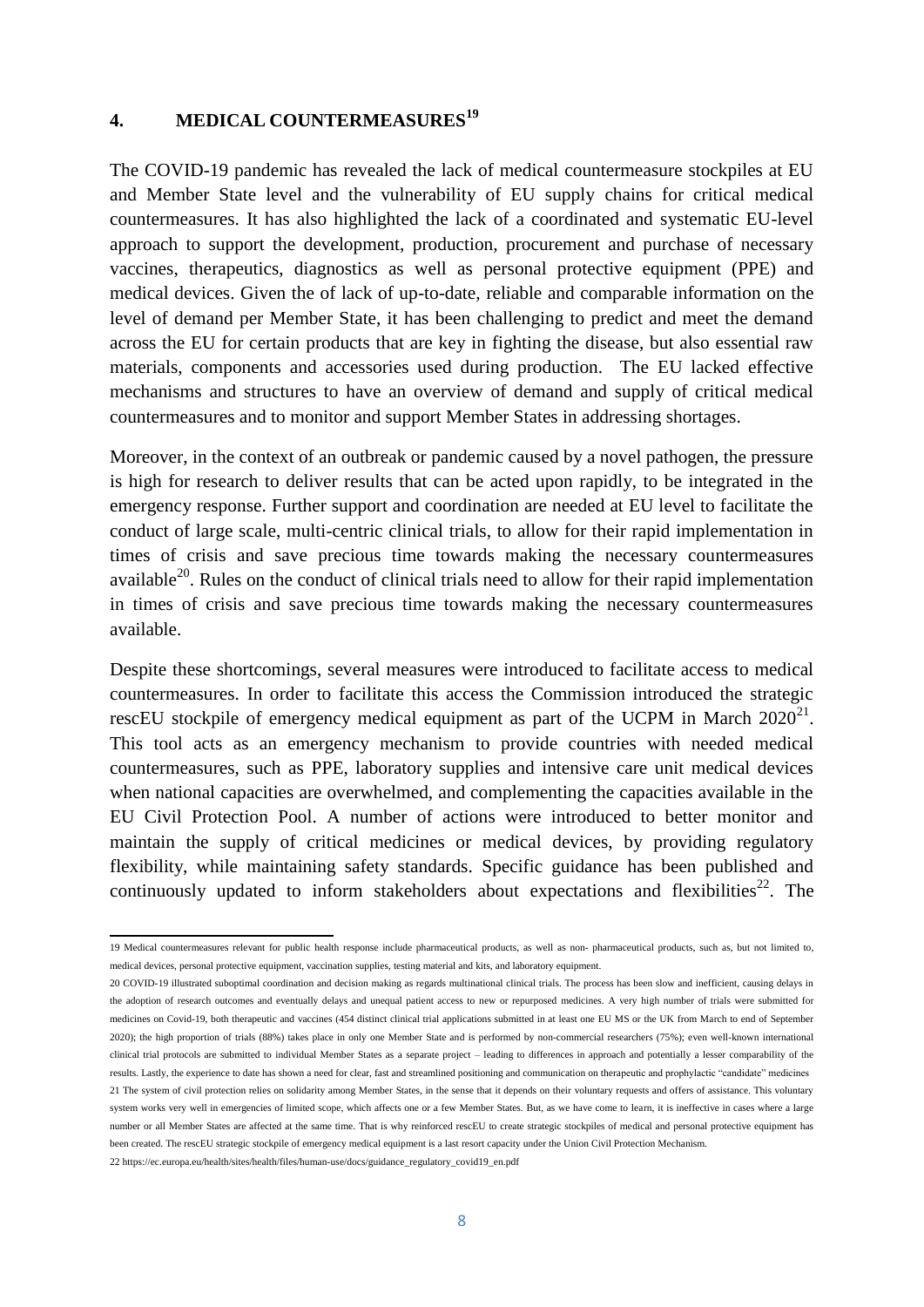Commission Clearing house for COVID-19 medical equipment was established on 1 April 2020 to facilitate matching the supply and demand of PPE, medical devices and medicines and address regulatory and other supply chain issues. The activation of the Emergency Support Instrument, research funding and advanced purchase agreements with vaccine developers under the EU's vaccine strategy are other concrete examples of decisive actions. Through the Emergency Support Instrument, the Commission helped in responding to needs that can be best addressed in a strategic, coordinated manner at European level. Over  $\epsilon$ 2 000 million from the instrument has thus been made available for the advanced purchase agreements for vaccines,  $\epsilon$ 70 million for the purchase and distribution to Member States of Veklury (the therapeutic remdesivir), and  $\epsilon$ 100 million will be used for rapid antigen tests.

All together, these measures have helped in building the response to the on-going crisis, to fill in the gaps of the existing framework. However, they do not address the EU's long-term structural challenges with regards to medical countermeasures.

### **Joint Procurement**

The EU's Joint Procurement Agreement for medical countermeasures, enabled by Decision 1082/2013/EU, was used throughout 2020 in response to the COVID-19 crisis. However, the Joint Procurement Agreement is predominately a preparedness tool and, as such, is not designed to deal with an on-going crisis. It aims at improving Member States' preparedness to mitigating serious cross-border threats to health, allowing for a more equitable access to specific medical countermeasures and an improved security of supply, together with more balanced prices for participating Member States.

However, in the proposed Regulation for serious cross-border threats to health, elements of the legal framework of the joint procurement agreement will be enhanced, as it remains a key tool for preparedness. Specifically, the participation to European Free Trade Association (EFTA) States and Union candidate countries is formally envisaged. Moreover, it will be strengthened as a key EU procurement process, whilst mitigating the risk of internal competition for limited resources or parallel national tracks, through an "exclusivity clause". This exclusivity approach, implemented in the EU vaccines strategy, has proven successful<sup>23</sup>. Complementarity should be ensured with the strategic rescEU stockpiling of emergency medical equipment under the Union Civil Protection Mechanism.

### **Addressing shortages through the European Medicines Agency**

The pandemic has also demonstrated that the Union's ability to coordinate work to ensure the availability of medicinal products and medical devices and facilitate the development of new treatment is currently limited. EMA has played a crucial role by setting up temporary mechanisms to monitor shortages of medicines and offer scientific advice to developers. Ad hoc solutions, including contingent arrangements between the Commission, the European

 23 A similar clause was successfully included in the Agreement between the Commission and the Member States as regards the Advanced Purchase Agreements on the purchase of vaccines against COVID-19.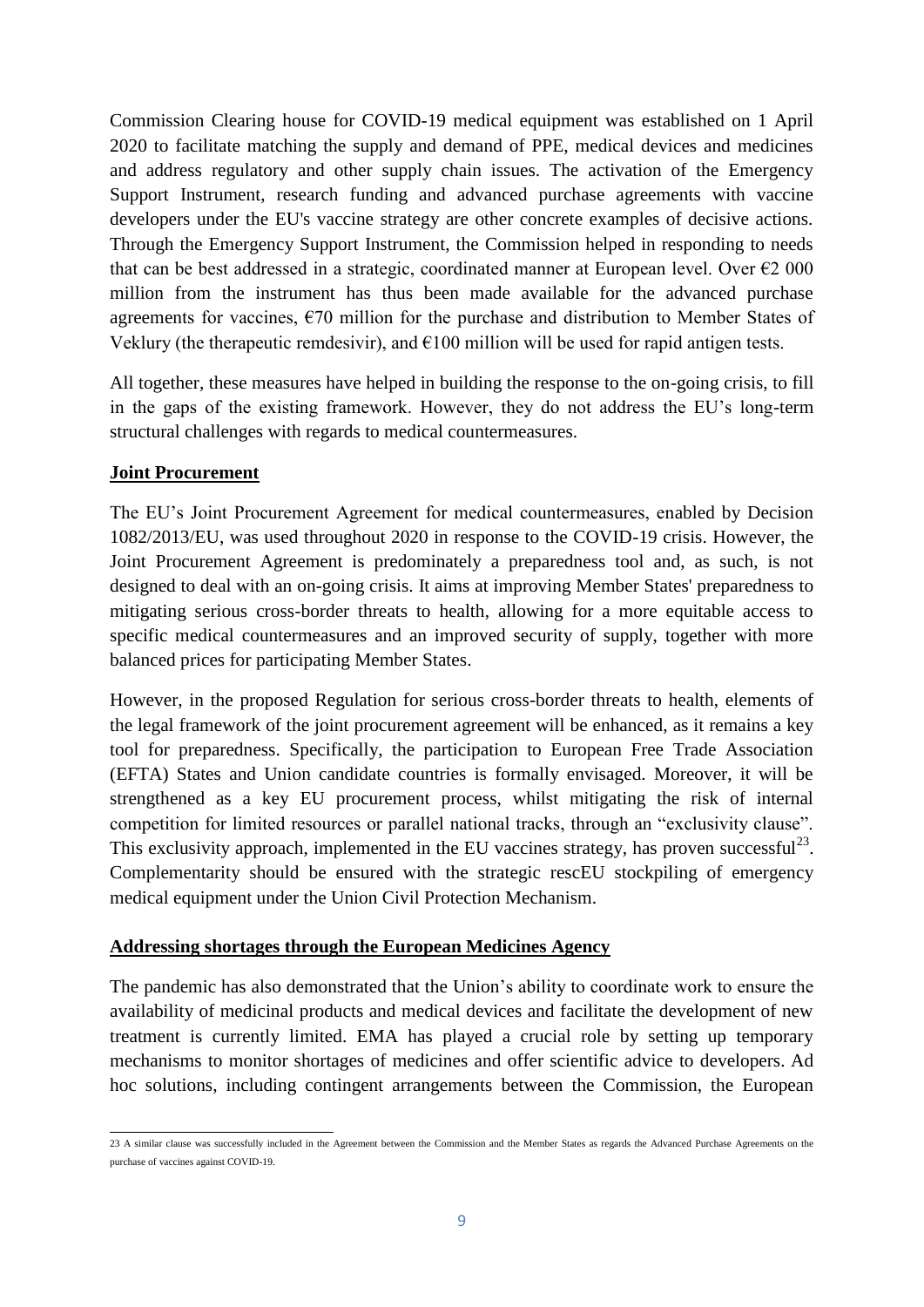Medicines Agency, marketing authorisation holders, manufacturers and Member States have been used. In addition, a scientific task force facilitated the development of potential treatments and vaccines for COVID-19. Such temporary solutions need to be formalised, as a key element of an improved EU health security framework. For medical devices it became apparent that there is no mechanism at the EU level providing for the monitoring of their availability in times of crisis.

On medicinal products, during the COVID-19 pandemic, the EU Executive Steering Group on Shortages of Medicines Caused by Major Events<sup>24</sup> was set up to urgently ensure a better overview of real needs. The group has provided strategic direction for the process in case of potential supply shortages. This includes dealing with emerging issues, agreeing remedial action where necessary, addressing shortages in a coordinated way, including crisis communication and overseeing the implementation of agreed actions. The proposed Regulation will therefore **formalise and reinforce the current structure of the Steering Group on medicines**, as well as its two-way fast-track communication channel between the European medicines regulatory network and marketing authorisation holders. Specifically, the proposed changes will result in a permanent structure within the EMA to monitor events related to the pharmaceutical area, which could lead to future crises, as well as monitoring and mitigating the risk of shortages of key medicines once a crisis is declared. To support such work obligations will be placed on marketing authorisation holders and Member States to provide the necessary data through streamlined IT tools and fast-track procedures already established in view for future crises.

In April 2020, the EMA also established an ad hoc COVID-19 EMA pandemic Task Force as part of its health threat plan. The Task Force contributes to direct scientific advice on clinical trials design and product development and provides a rolling review<sup>25</sup> of incoming evidence to allow a more efficient assessment approach of promising therapies or vaccines for COVID-19<sup>26</sup>. These measures are crucial to ensure timely authorisation of products and the compilation of robust data. The Task Force also offers scientific support to COVID-19 products' clinical trials and contributes to activities on emerging safety issues related to COVID-19 products. In the medium-term, strengthened access of EMA to health data, in the context of the upcoming European Health Data Space, should support its regulatory capacity. To reinforce the work of EMA, the legal proposal builds on the above and intends to replace the current ad hoc arrangements, by **introducing permanent structures within the EMA** with a clear and unambiguous mandate. For clinical trials, the legal proposal includes a role for the Task Force in **providing advice on clinical trial protocols**, but also a broader role in the coordination and facilitation of clinical trials in the European Union. It also implies a

 24 The group is chaired by the European Commission, with representatives from the Heads of Medicines Agencies, European Medicines Agency, the chairs of the Coordination groups for Mutual-recognition and Decentralised Procedures (human and veterinary), as well as risk communication specialists.

<sup>25</sup> In general, all data on a medicine's effectiveness, safety and quality and all required documents must be submitted in the initial formal application for marketing authorisation. In the case of a "rolling review" data is reviewed as they become available from ongoing studies, before a formal application is submitted. Once the data package is complete, the developer submits a formal marketing authorisation application to be assessed under a shortened timetable. That significantly shortens the time needed to make the medicine available, while maintaining the principles of quality, safety and efficacy.

<sup>26</sup> By October 2020, EMA had finalised 3[9 scientific advice](https://www.ema.europa.eu/en/glossary/scientific-advice) procedures to provide developers with direction on the most appropriate methods and study designs for potential COVID-19 medicines. A further 14 such procedures are ongoing: The European Medicines Agency continuously updates on the activities of the Task Force on its website: www.ema.europa.eu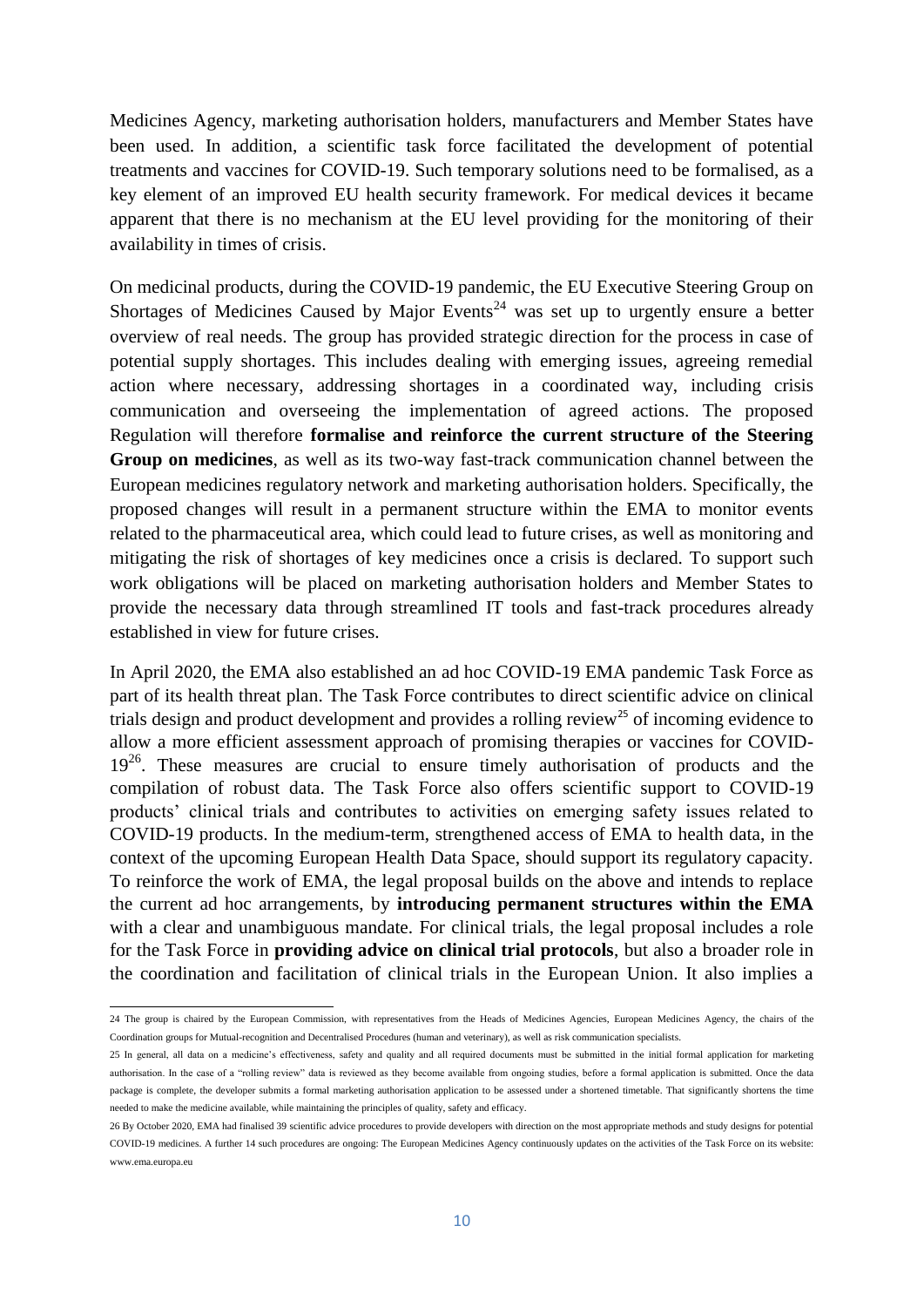stronger role in providing recommendations with regard to the use of both centrally and nationally authorised medicinal products, which may have the potential to address public health emergencies. The proposal will also include tools to ensure that companies and Member States submit the necessary data to facilitate the assessment, given the crucial importance of robust and comprehensive evidence for sound scientific advice and regulatory decision-making. Moreover, after the authorisation of vaccines, it is necessary to have safety and effectiveness data to complement the set of data generated by industry to support the authorisation. The proposals therefore provide for **an IT platform to allow EMA and ECDC to coordinate vaccines safety and effectiveness studies** – a major element in the current landscape of pandemic management.

In the area of medical devices, the legal proposal builds on lessons learnt from the ad hoc work undertaken during the COVID-19 pandemic by the Commission Clearing House given the EMA currently has no competence in the area of medical devices. The purpose is to improve the Union's crisis preparedness and facilitate a coordinated Union-level response by setting a **permanent structure to monitor and mitigate shortages of medical devices** (a Steering Group for Medical Devices) and to ensure that industry and Member States submit the necessary data to facilitate the monitoring and possible mitigation measures.

Additionally, the EMA will **host on a permanent basis the medical device Expert Panels**, which could play an essential role in crisis preparedness and crisis management, in particular by providing scientific, technical and clinical assistance to the Commission, the Medical Device Coordination Group (MDCG), Member States, notified bodies and manufacturers.<sup>27</sup> At the beginning of the COVID-19 crisis, when availability of medical devices such as ventilators and protective devices was essential for saving lives and containing the pandemic, such advice would have been invaluable, for example, in the context of repurposing production lines for fast production of ventilators with the associated minimal technical and safety specifications.

This approach will benefit from the long-founded expertise of the Agency in the management of various scientific committees and working groups.

In order for the EMA to carry out these further tasks in addition to its current mandate, a swift increase in the number of permanent staff in this agency is required.

| <b>PROPOSED ACTIONS</b>                                                  |                       |
|--------------------------------------------------------------------------|-----------------------|
| <b>Proposal</b>                                                          | <b>Responsibility</b> |
| $\triangleright$ A reinforced joint procurement agreement beyond the EU  | Commission            |
| $\triangleright$ A permanent EU Executive Steering Group on shortages of | <b>EMA</b>            |

 27 In addition, the panels are entrusted with other functions, including providing various types of scientific advice to Commission, Medical Devices Coordination Group, Member States, Notified Bodies and manufacturers. Such advice may cover safety and performance aspects, Common Specifications, clinical strategies, conformity assessment in relation to the state of the art for biocompatibility, mechanical, electrical, electronic and toxicological testing.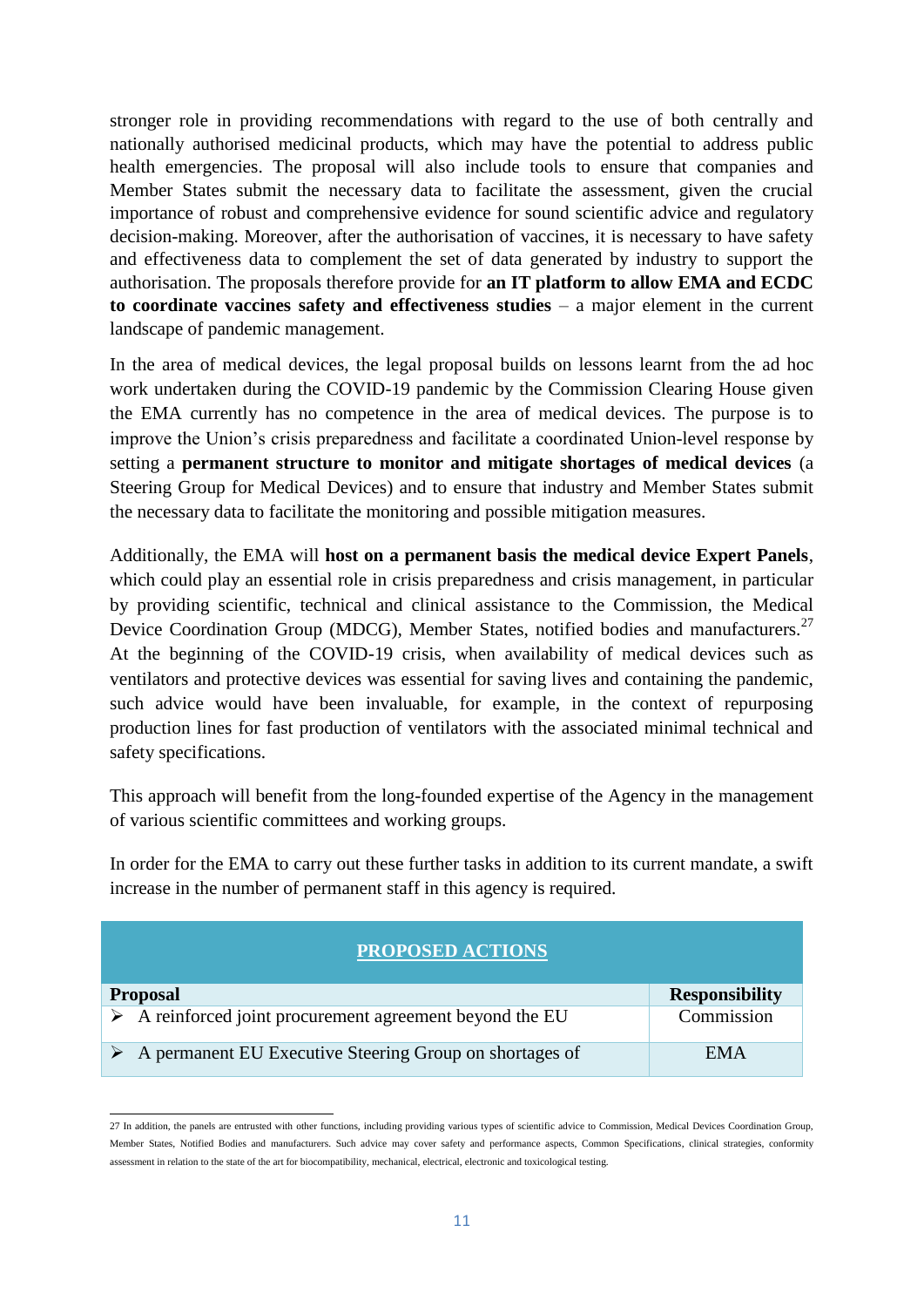| medicines                                            |                     |
|------------------------------------------------------|---------------------|
| A new EU Executive Steering Group on medical devices | <b>EMA</b>          |
| A permanent EMA emergency Task Force                 | <b>EMA</b>          |
| New EMA Expert Panels on high risk medical devices   | <b>EMA</b>          |
| A stronger EU clinical trials infrastructure         | EMA;<br><b>ECDC</b> |
| Creation of a vaccine monitoring platform            | EMA; ECDC           |

#### **5. PREPAREDNESS & RESPONSE PLANNING AND REPORTING**

Under the current Decision on cross-border threats to health, the Commission's monitoring of Member States preparedness and response planning is primarily based on Member States reporting, every three years, on their respective plans. This includes the intersectoral dimensions at the EU level and supporting the implementation of core capacity requirements under the World Health Organization's International Health Regulations.

COVID-19 has revealed that national-level preparedness and response capacities were suboptimal. This was illustrated, for example, when many EU Member States were confronted with inadequate stockpiling (e.g. PPE), the lack of immediately available surge capacities for healthcare systems, testing, contact tracing and surveillance and the lack of implementable business continuity plans for healthcare provision (to avoid postponement of inpatient scheduled treatments) as well as shortages of qualified medical staff.

COVID-19 has also shown that there was a clear lack of an overall vision on the operationalisation of Member State preparedness and response plans, as well as an incoherence with regards to their compatibility. This was greatly a result of the EU's inability to compare plans in a uniform manner across the EU due to a lack of EU baseline standards and indicators<sup>28</sup>, a lack of EU knowledge on national level capacities to implement plans and incoherent feedback from Member States on respective preparedness and response plans. The situation was further exacerbated by the absence of an overarching EU pandemic preparedness plan.

It is therefore proposed to strengthen coordination mechanisms for preparedness, via the development of a **binding EU health crisis/pandemic preparedness and response plan**. This plan will include clear provisions for the EU and Member States to adopt similar and interoperable plans at national and local levels. To ensure these plans are actually operable in times of crisis, **regular full-scale exercises and carry-out after-action reviews to implement corrective measures will be organised**.

 28 With regards to assessing preparedness and response plans and corresponding capacities.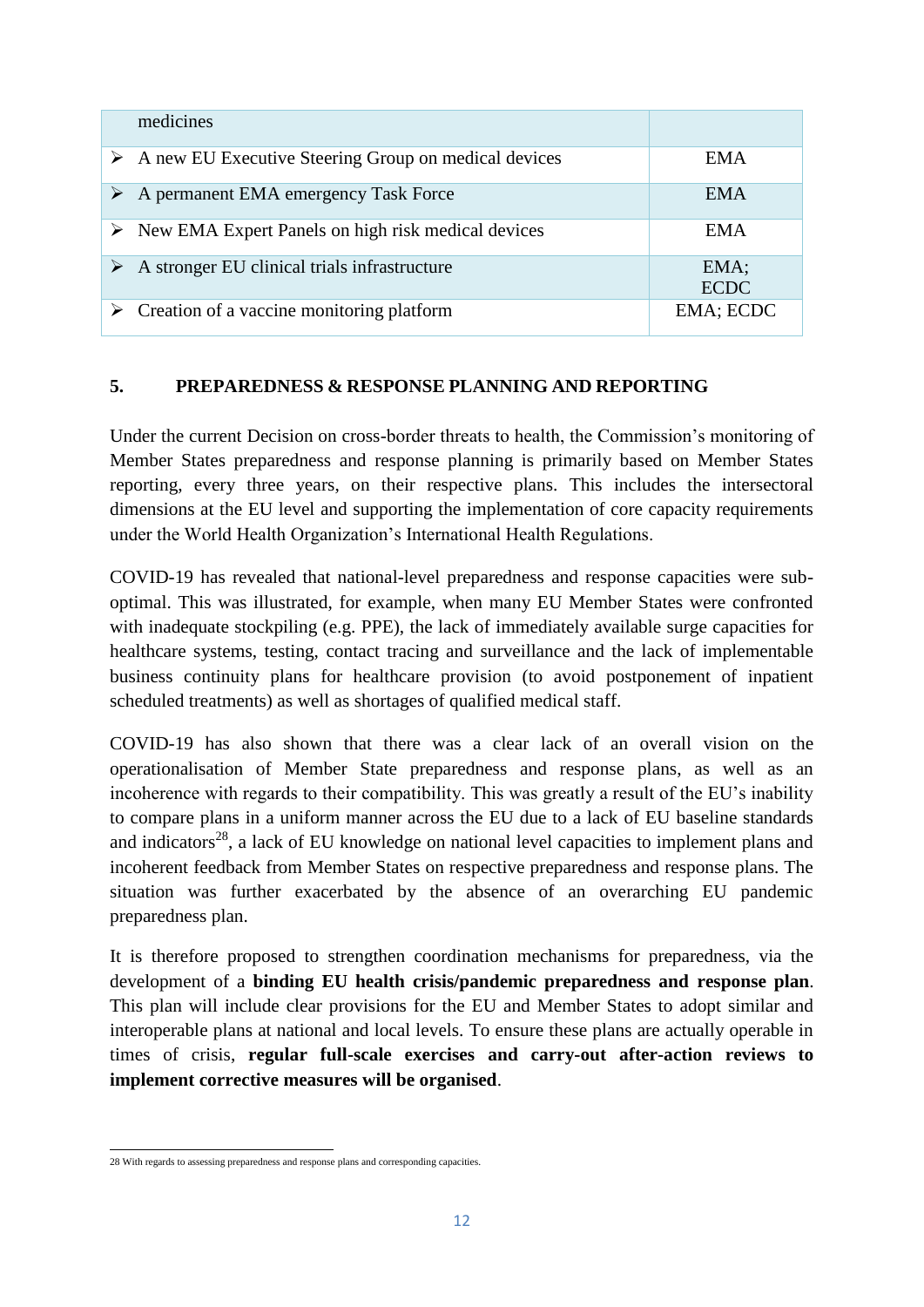To further strengthen the operationalisation of these plans, an **EU audit process on national level capacities will be launched**. The audit process will be led and coordinated by the Commission with the technical implementation primarily undertaken by the ECDC to further ensure, preparedness, transparency and adequate operationalisation. The Commission will report on these findings to the European Parliament and the Council.

The conclusions will be drawn upon **to address the gaps identified during this reporting and auditing process** and to ensure optimal use of **financial support through the future EU4Health programme, as well as the Structural Funds and support to research and innovation under Horizon Europe**.

Another area of actions concerns support to Member States to improve the resilience, accessibility and effectiveness of their health systems. This may include knowledge brokering, best practice exchange, hands-on technical support as well as financing from EU programmes to initiate and implement relevant health system reforms in order to overcome structural weaknesses and address challenges identified in the European Semester. The **Social Scoreboard** that monitors Member States' performance in relation to the [European Pillar of](https://ec.europa.eu/commission/priorities/deeper-and-fairer-economic-and-monetary-union/european-pillar-social-rights_en)  [Social Rights](https://ec.europa.eu/commission/priorities/deeper-and-fairer-economic-and-monetary-union/european-pillar-social-rights_en)<sup>29</sup>, will further help to detect key problems, including in healthcare and skills and deliver on implementation of the EPSR. The Recovery and Resilience Facility<sup>30</sup> offers an unprecedented opportunity for Member States to carry out structural reforms supported by investments, aiming at, amongst others, enhancing the preparedness and resilience of their national health systems and ensuring equal access to affordable and quality health care<sup>31</sup>.

Targeted actions may concern, for instance, reorganising hospital networks with flexible capacity for surge in demand, the cross-border transport and treatment of patients during health emergencies, sufficient availability of primary care structures, good integration of all levels of health and social care, availability of sufficient and up-skilled healthcare staff who can be redeployed to new roles in case of emergency, deployment and financial coverage of eHealth tools (including telemedicine).

In order for the ECDC to carry out these further tasks in addition to its current mandate, a swift increase in the number of permanent staff in this agency is required.

|          | <b>PROPOSED ACTIONS</b>                                                                                                    |                             |  |
|----------|----------------------------------------------------------------------------------------------------------------------------|-----------------------------|--|
| Proposal |                                                                                                                            | <b>Responsibility</b>       |  |
|          | $\triangleright$ Development and implementation of an EU health crisis/pandemic<br>preparedness and response $plan^{32}$ . | Commission;<br>ECDC; Member |  |

 29 https://ec.europa.eu/info/strategy/priorities-2019-2024/economy-works-people/deeper-and-fairer-economic-and-monetary-union/european-pillar-social-rights\_en 30 The establishment of the Recovery and Resilience Facility is subject to the agreement of the European Parliament and of the Council on the proposal for a Regulation establishing a Recovery and Resilience Facility, COM(2020) 408 final

<sup>31</sup> In this context, it is also important to ensure that persons with disabilities have access to essential social support services as well as access to information on

protective measures. 32 This plan must take into consideration the intersectoral dimensions and critical sectors at the EU level, such as those that exist for such as for transport, mobility, energy, communication and civil protection. These plans should include a section on research preparedness.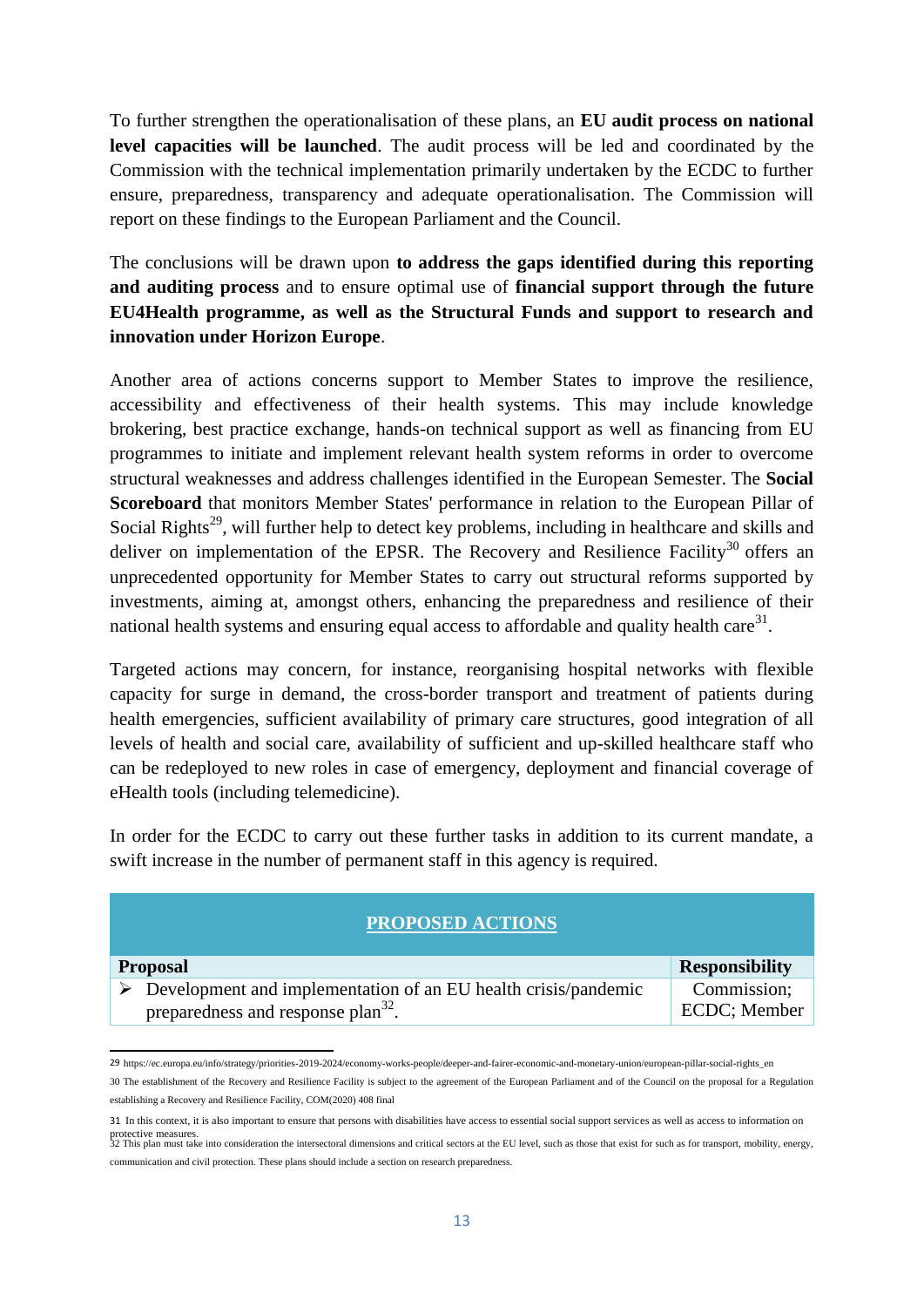|                       |                                                                                                                                                                                                                                                                                                                                                     | <b>States</b>                                  |
|-----------------------|-----------------------------------------------------------------------------------------------------------------------------------------------------------------------------------------------------------------------------------------------------------------------------------------------------------------------------------------------------|------------------------------------------------|
| ➤                     | Development and implementation of national level preparedness and<br>response plans following common structures, standards<br>and<br>indicators.                                                                                                                                                                                                    | <b>Member States;</b>                          |
| ➤                     | Enhanced Member State reporting of preparedness and response<br>plans coupled with EU auditing process                                                                                                                                                                                                                                              | Commission;<br><b>Member States</b>            |
| $\blacktriangleright$ | Strengthened transparency with the Commission preparing reports,<br>including results from the audits and recommendations to Member<br>States, transmitted to the European Parliament and the Council.                                                                                                                                              | Commission;<br>EU<br>decentralised<br>agencies |
| ➤                     | Regular public health and cross sector stress tests carried out at<br>national and EU levels with corrective measures.                                                                                                                                                                                                                              | <b>Member States</b>                           |
| ➤                     | Through the Technical Support Instrument <sup>33</sup> , targeted training and<br>knowledge exchange activities for healthcare staff and public health<br>staff to provide knowledge and skills to develop and implement the<br>national preparedness plans, implement activities to strengthen crisis<br>preparedness and surveillance capacities. | Commission;<br>ECDC; Member<br><b>States</b>   |
| ➤                     | Support to Member States to strengthen the resilience, accessibility<br>and effectiveness of health systems through co-operation, best<br>practice exchange, training schemes, technical support, resilience<br>dashboards <sup>34</sup> and financing from EU programmes <sup>35</sup>                                                             | Commission;<br><b>Member States</b>            |

#### **6. EPIDEMIOLOGICAL SURVEILLANCE**

#### **Reinforcing the European Centre for Disease Prevention and Control**

Several communicable diseases and special health issues  $36$  are under mandatory epidemiological surveillance at the EU level. The network for this epidemiological surveillance is operated and coordinated by the ECDC, including support to national reference laboratories. COVID-19 has demonstrated a lack of comparable data and understanding of the situation on which to base decision-making. Furthermore, it has prompted investigation of the value of monitoring infectious agents in urban waste water as a means of tracking infections, and as a possible early warning mechanism.

EU surveillance systems must be bolstered with capacities for detecting, monitoring and the surveying of emerging diseases. The experience from COVID-19 also highlighted the important ability to increase capacity of frontline diagnostic laboratory testing, from which further data is accessible and necessary for the management of novel diseases. Up-to-date surveillance data enables the monitoring of trends in the incidence of communicable diseases

 33 The establishment of the Technical Support Instrument is subject to the agreement of the European Parliament and of the Council on the proposal for a Regulation establishing a Technical Support Instrument, COM(2020) 409 final

<sup>34</sup> The JRC is developing resilience dashboards with Member States and other stakeholders, with health as an important element. These dashboards will serve as a proper monitoring tool for assessing the resilience. Informed by strategic foresight, they can help identify emerging challenges and propose new forward-looking indicators to assess vulnerabilities or capacities

<sup>35</sup> Such as EU4Health, Recovery and Resilience Facility, Cohesion Policy and the Technical Support Instrument.

<sup>36</sup> Special health issues are antimicrobial resistance and healthcare-associated infections related to communicable diseases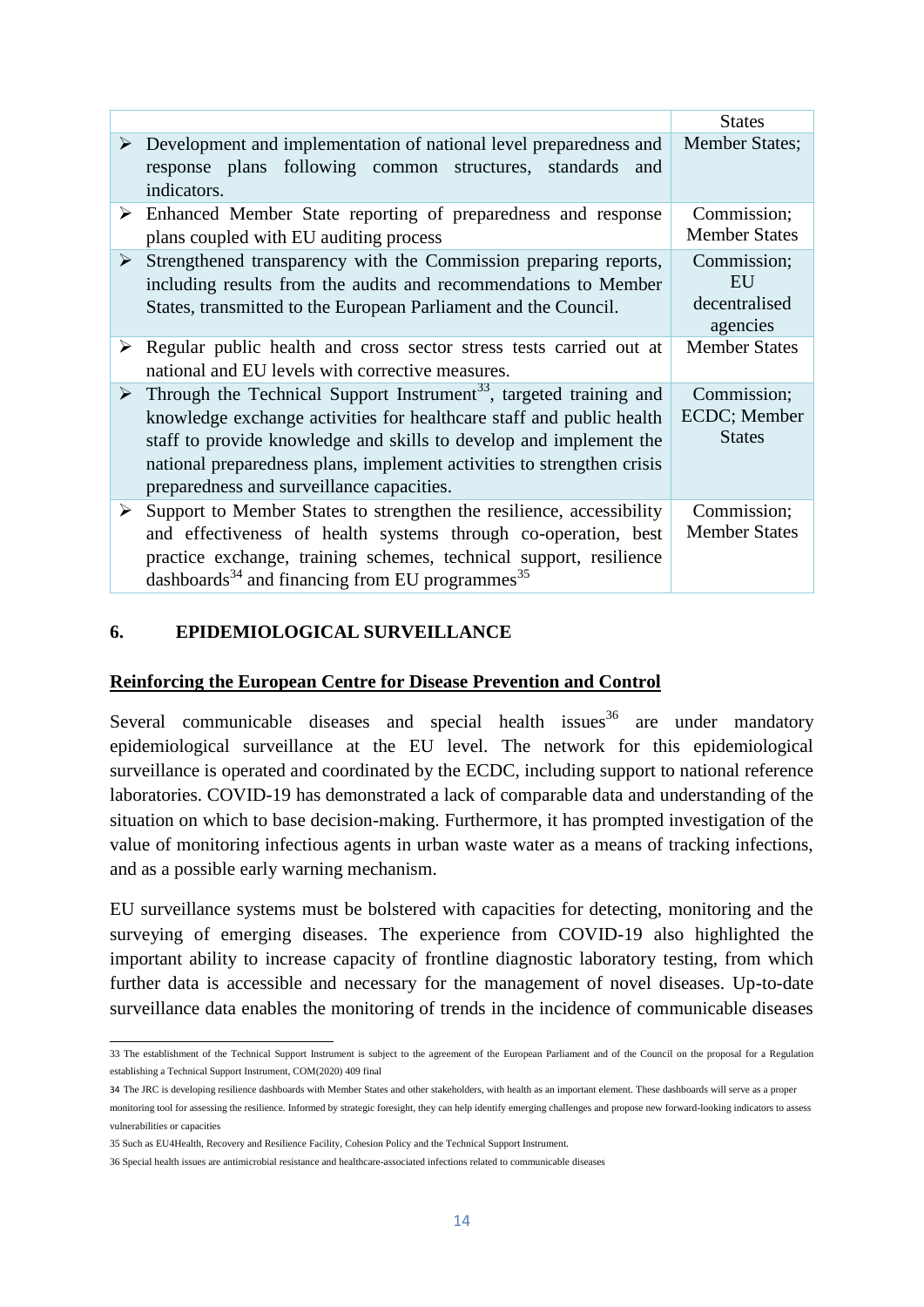over time and across Member States, and allows rapid detection and monitoring of crossborder outbreaks.

The rapidly evolving technological environment and digital solutions (AI, High Performance Computing, computational models and simulation system) provides an opportunity to **update surveillance systems**, integrating data from new and different sources<sup>37</sup>, and to create sensitive systems that detect early signals<sup>38</sup>. A modern approach to surveillance should be used, relying on linking and integrating relevant surveillance systems, using electronic health records and harmonised datasets, environmental data, data analytics and artificial intelligence, social media - linked with modelling and forecasting capacity and dedicated high-performant digital computing platforms<sup>39</sup>. Enhancing these technologies will increase the capacity of the EU and its Member States for accurate risk assessments, rapid response and informed decision-making. The ECDC's key role in establishing **integrated surveillance and monitoring systems at the EU level**, including research data<sup>40</sup> and data on health systems capacity for diagnosis, prevention and treatment of specific communicable diseases as well as patient safety, should therefore be reinforced, as should its interaction with other relevant agencies including the European Food Safety Authority and the European Environment Agency.

National reporting of timely, complete and comparable data to ECDC, including health systems indicators, based on common EU case definitions, is an integral element in this wider system of surveillance. To support Member States, the **upcoming EU4Health programme will provide financing to improve national surveillance systems**, whilst EU decentralised Agencies will support Member States via tailored technical advice and guidance.

|                 | PROPOSED ACTIONS                                                                                                                                                                                                                                                                             |                       |  |
|-----------------|----------------------------------------------------------------------------------------------------------------------------------------------------------------------------------------------------------------------------------------------------------------------------------------------|-----------------------|--|
| <b>Proposal</b> |                                                                                                                                                                                                                                                                                              | <b>Responsibility</b> |  |
| ➤               | A new high performing epidemiological surveillance system at the<br>EU level, using artificial intelligence, harmonised datasets and<br>digital tools for accurate modelling, risk assessment and response for<br>the surveillance of novel pathogens based on common EU case<br>definitions | ECDC;<br>Commission   |  |
| ➤               | Strengthen access of ECDC to health data for research and<br>epidemiological aspects, in the context of the European Health Data<br>Space.                                                                                                                                                   | ECDC;<br>Commission   |  |

 37 Such as from space, including Earth Observation data from EU Copernicus and geolocation data from Galileo applications

<sup>38</sup> Such as from the surveillance of infectious agents in waste wate

<sup>39</sup> These systems may also benefit from and use services and data enabled or generated by EU initiatives such as the EU Space Programme. The experience of COVID-19 has shown that space enabled services, such as those enabled by EU Galileo, which could provide valuable services and data i.e. geolocation services to map contagion areas, warn about restricted or quarantined areas and alert authorities in case of major gatherings. Specifically in response to COVID-19, Galileo, the EU Satellite Navigation System was used for the development of a new Galileo-enabled application "Galileo for Green Lane" to allow monitoring in real time the circulation of goods between EU Member States and facilitate freight traffic at borders.

<sup>40</sup> Integration of Research into policy recommendations, through closer and more active of EU Agencies, is important.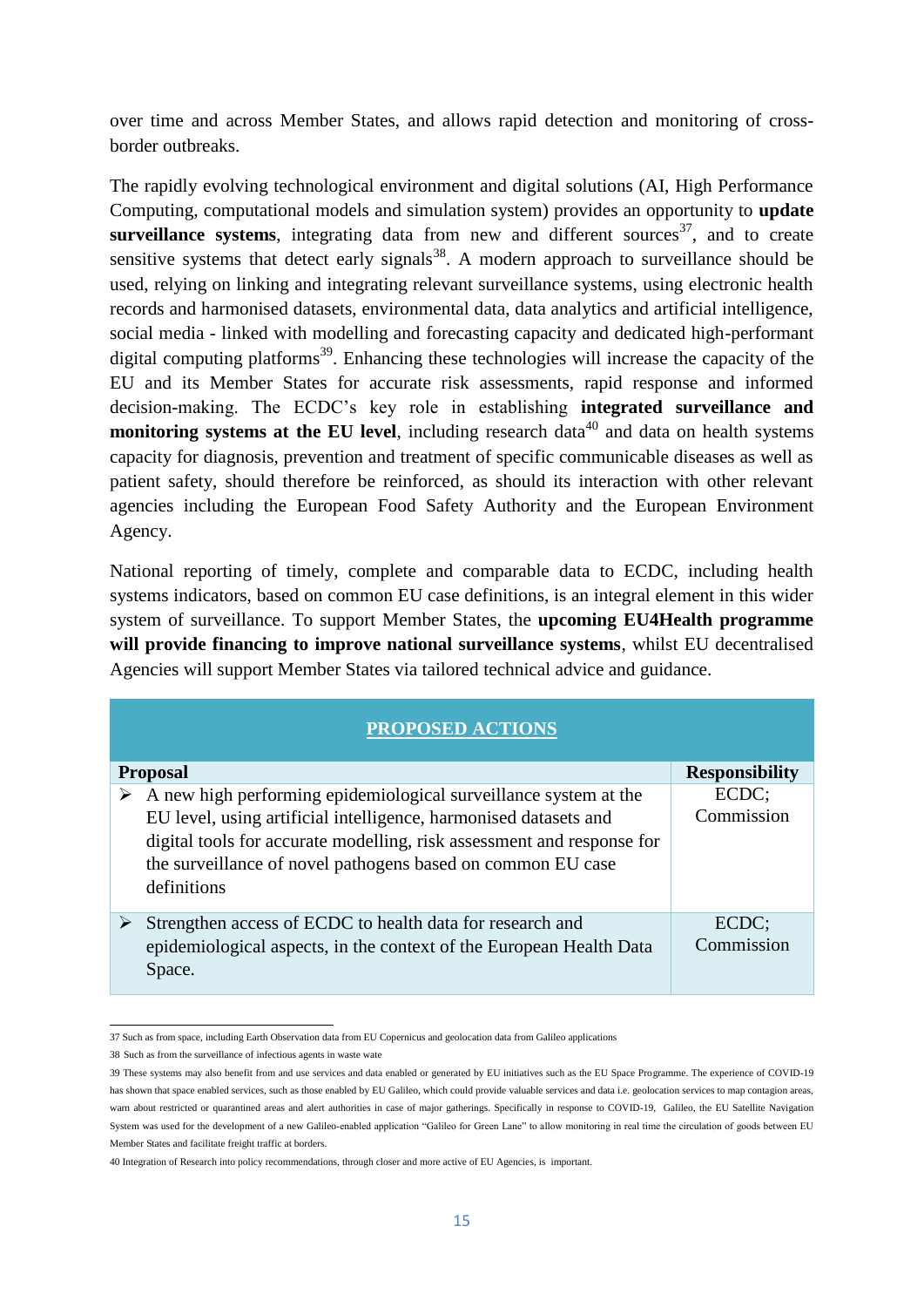|   | Reinforced surveillance linked to other available information sources<br>and data (e.g. research, environmental, trade, transport, economic<br>data, health systems data, pharmaceutical supplies, contact tracing.)                                     | ECDC;<br>Commission  |
|---|----------------------------------------------------------------------------------------------------------------------------------------------------------------------------------------------------------------------------------------------------------|----------------------|
| ➤ | More detailed and timely reporting requirements for Member States<br>on health care data and performance (e.g. hospital beds availability,<br>specialised treatment and intensive care capacity, number of<br>medically trained staff, contact tracing). | <b>Member States</b> |

### **7. LABORATORY FINDINGS, TESTING & CONTACT TRACING**

The Commission and ECDC support Member States to comply with existing EU legislation in the area of surveillance, for which they are required to submit comparable and compatible data based inter alia on laboratory findings. However, whilst there are extensive national laboratory systems in place, there is currently no coordinated EU-wide system of reference laboratory networks for human pathogens. This has resulted in a lack of coordination for consolidated microbiological testing standards.

The diversity in testing strategies and approaches put in place by Member States during the current pandemic has been a consistent challenge and has significantly hampered the EU's coordination efforts to respond to the disease. The reasons behind such diversity in approaches depends on factors such as the epidemiological situation, transmission dynamics, resources and testing capacities. Efficient testing strategies, coordinated between countries, are a pre-condition to ensuring the effective implementation of mitigation measures<sup>41</sup>. This work can draw on the long experience in EU cooperation on research and innovation, an on the specific opportunities provided by the Horizon Europe programme.

New EU networks are necessary<sup>42</sup> to remediate these challenges and ensure these capacities can aptly respond to future serious cross-border threats to health:

- a new network of EU reference laboratories<sup>43</sup> allowing the alignment on diagnostics, serological testing, testing methods and use and validation of certain tests will be established;
- a new network including Member State services supporting transfusion, transplantation and medically assisted reproduction to allow for the continuous and rapid access to sero-epidemiological data.

A key pillar for mitigating the transmission of diseases is the implementation of efficient **contact tracing measures**, particularly to enable the control of localised outbreaks. In the current framework, contact tracing was solely included as one of the elements for Member

 41 To this end, the Commission, EU Agencies and Member States put forward recommendations via the Health Security Committee for a common EU testing approach for COVID-19

<sup>42</sup> To be operated by ECDC with support of the JRC Commission service .

<sup>43</sup> This network will, amongst other things, provide a framework for evaluation and approval of diagnostics and seek to ensure mutual EU recognition in the field of diagnostics.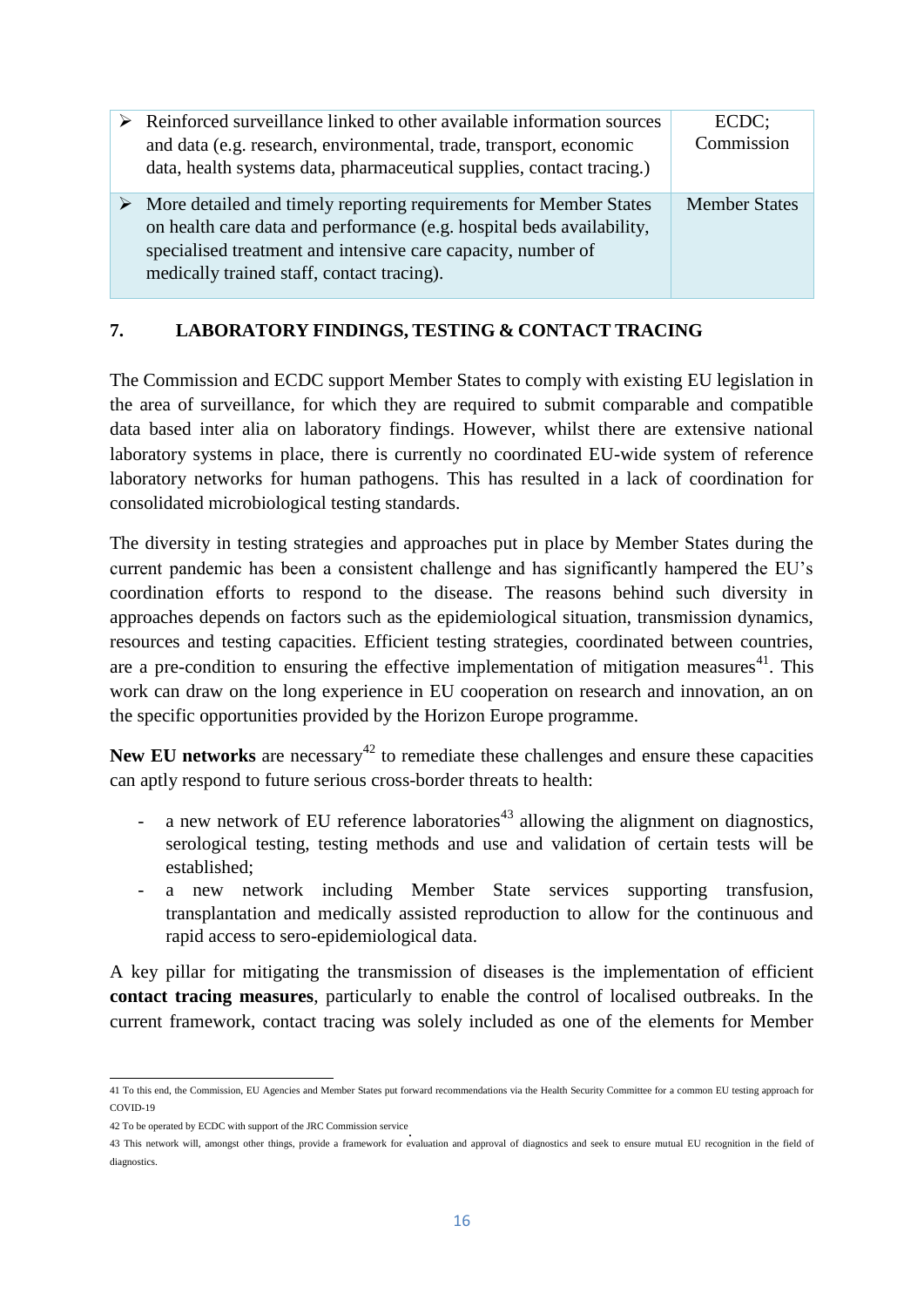States to coordinate via EWRS<sup>44</sup>. Based on lessons learnt from COVID-19, additional efforts are needed at the EU level<sup>45</sup>, to reinforce EU capacities for contact tracing across borders. To begin with, contact tracing will be a required element of the EU health crisis/pandemic preparedness and response plan. To complement the feasibility of contact tracing and to support Member States in this endeavour, the **ECDC will be additionally mandated to set up an automated system<sup>46</sup> for contact tracing**, building upon the contact tracing technologies developed by the Member States context of contact tracing and warning applications<sup>47</sup>. Finally, contact tracing will also be incorporated into the epidemiological surveillance network of the ECDC. Given these developments, engagement with, and information sharing from Member States to the ECDC will be a prerequisite for ensuring the success of bolstering this capacity.

| <b>PROPOSED ACTIONS</b>                                                                                                                                            |                                              |  |
|--------------------------------------------------------------------------------------------------------------------------------------------------------------------|----------------------------------------------|--|
| <b>Proposal</b>                                                                                                                                                    | <b>Responsibility</b>                        |  |
| Creation of an EU reference laboratories' network that would allow<br>⋗<br>alignment on diagnostics, serological testing, testing methods, use of<br>certain tests | ECDC:<br>Commission                          |  |
| Creation of a network including Member State services supporting<br>➤<br>transfusion, transplantation and medically assisted reproduction                          | ECDC:<br>Commission;<br><b>Member States</b> |  |
| A robust system for automated contact tracing, using modern<br>➤<br>technologies <sup>48</sup> , building on contact tracing and warning applications              | ECDC:<br>Commission;<br><b>Member States</b> |  |

#### **8. EARLY WARNING AND RISK ASSESSMENT CAPACITY**

The Early Warning and Response System (EWRS) is a rapid alert system for serious-cross border threats to health, enabling the Commission and Member States to be in permanent communication for the purposes of alerting and assessing public health risks and determining measures that may be required to protect public health. EWRS has supported the sharing of notifications and information on COVID-19 cases and response measures. The platform has proven useful and responded to the needs required. By illustration, since 9 January, when the Commission formally alerted EU Member States to COVID-19 via the first alert message, the platform has processed over 2 700 COVID-19 messages<sup>49</sup>, from Member States and the Commission. Moreover, it has facilitated over 30 COVID-19 medical evacuation operations -

 44 EWRS has operationally supported the sharing of contact tracing information for COVID-19

<sup>45</sup> The Emergency Support Instrument has financed European Federation Gateway Service for the purpose of contact tracing and warning apps and in July 2020, the Commission also introduced an implementing Decision to enable interoperability of mobile tracing and warning apps across the EU

<sup>46</sup> This should allow the use of modern technologies, such as digital mobile applications, artificial intelligence models, or other applicable tools that emerge.

<sup>47</sup> Respect will be ensured as to GDPR

<sup>48</sup> Such as, but not limited to, space-enabled applications

<sup>49</sup> These messages, for example, relate to sharing information with regards to contact tracing, epidemiological updates, sharing of technical expertise and updates on health measures implemented.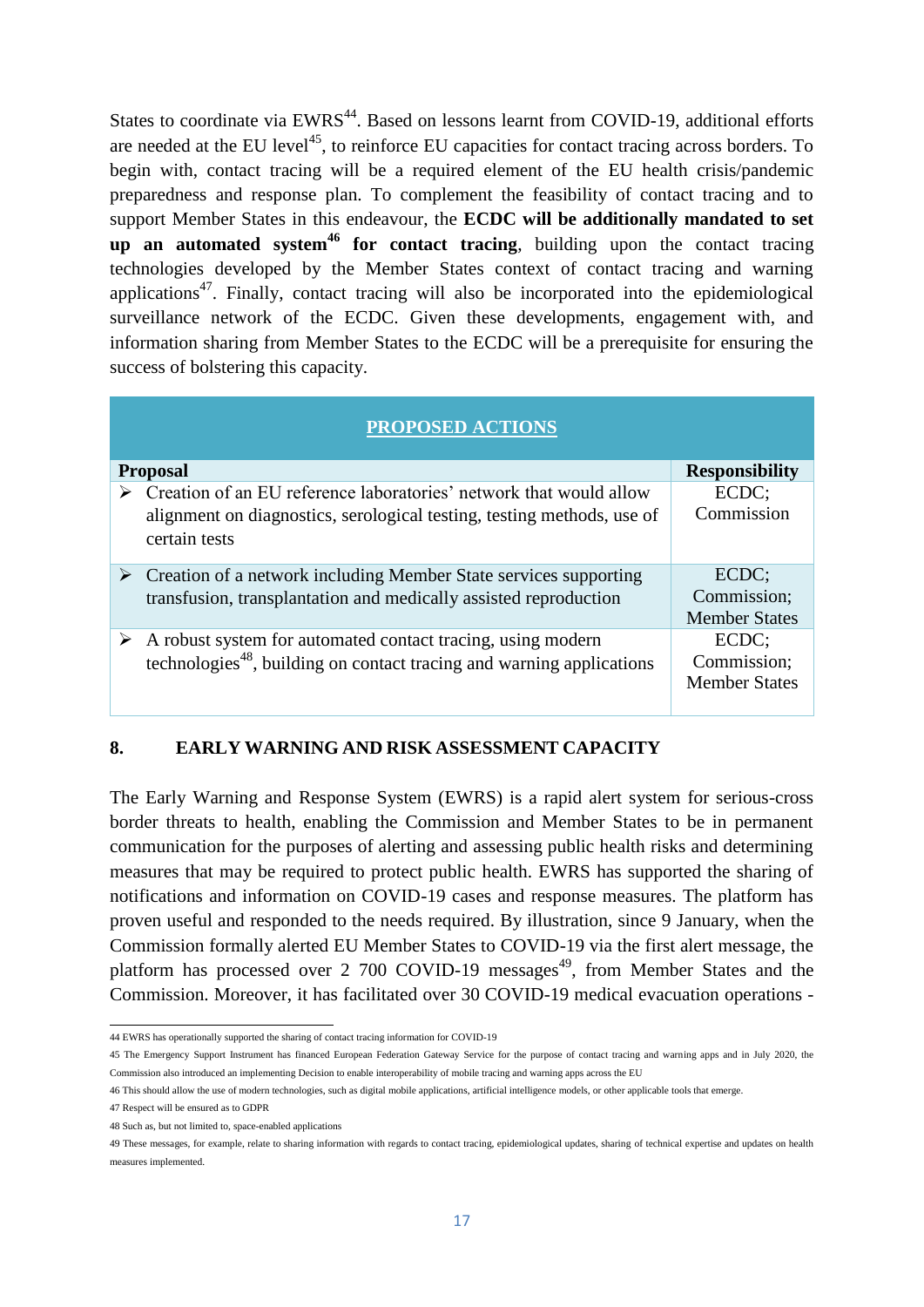involving the Member States, the Commission and the World Health Organization - of healthcare workers<sup>50</sup>.

At the same time, the scope of alerts will be broadened to **include needs for or shortages of medical countermeasures, as well as requests and/or offers for cross-border emergency assistance**. This responds directly to the needs revealed during the outbreak of COVID-19 and to ensure coordination of EU mechanisms, notably with strategic rescEU stockpile under the UCPM, as well as with the Mobility Package under ESI framework<sup>51</sup>. The EWRS will further support this coordination amongst countries and the Commission, complementing the UCPM and avoiding duplication and conflicting actions, and it will be enhanced to include functionalities relevant for preparedness planning and reporting, as well as interlinking the platform with other EU level crisis management alert systems.

Finally, the Commission will reinforce an all hazard approach to risk assessment in the new proposals. The proposed Regulation on serious cross-border threats to health will entrust all relevant EU decentralised agencies with risk assessment, scientific advice and recommendations for response measures, incorporating a mandated responsibility for the Commission<sup>52</sup> and Union agencies.

## **PROPOSED ACTIONS**

| <b>Proposal</b> |                                                                                   | <b>Responsibility</b> |
|-----------------|-----------------------------------------------------------------------------------|-----------------------|
|                 | $\triangleright$ A new risk assessment framework for all hazards, including rapid | EU decentralised      |
|                 | and appropriate recommendation for response measures that                         | Agencies;             |
|                 | Member States should implement                                                    | Commission            |
|                 |                                                                                   |                       |

#### **9. INTERNATIONAL COOPERATION AND COORDINATION**

COVID-19 has shown that serious threats to health are inherently cross-border. The EU and its Member States provided to, and also received assistance from, third countries in responding to the crisis. As Team Europe, they have so far mobilised over EUR 36 billion with emergency aid and longer-term health and socio-economic support to partner countries in need, with a particular focus on vulnerable people. It has also set up an EU Humanitarian Air Bridge to maintain vital transport links for humanitarian and emergency health workers and supplies

 50 The Commission has in place a dedicated medical evacuation system (MEDEVAC) with the World Health Organization to facilitate the medical evacuation of healthcare workers for viral haemorrhagic fevers. In 2020, this was extended to include COVID-19. The EWRS platform is used for the Commission to coordinate medical evacuations between the WHO and Member States.

<sup>51</sup> EWRS has been integrated into the EU 'mobility package' for the purpose of cross border transport of medical teams and the transfer of COVID-19 patients: https://ec.europa.eu/commission/presscorner/detail/en/ip\_20\_1118

<sup>52</sup> Where the risk assessment needed is totally or partially outside the mandates of the agencies and it is considered necessary for the coordination of the response at EU level, the Commission shall, upon request of the HSC or its own initiative, provide an ad hoc risk assessment.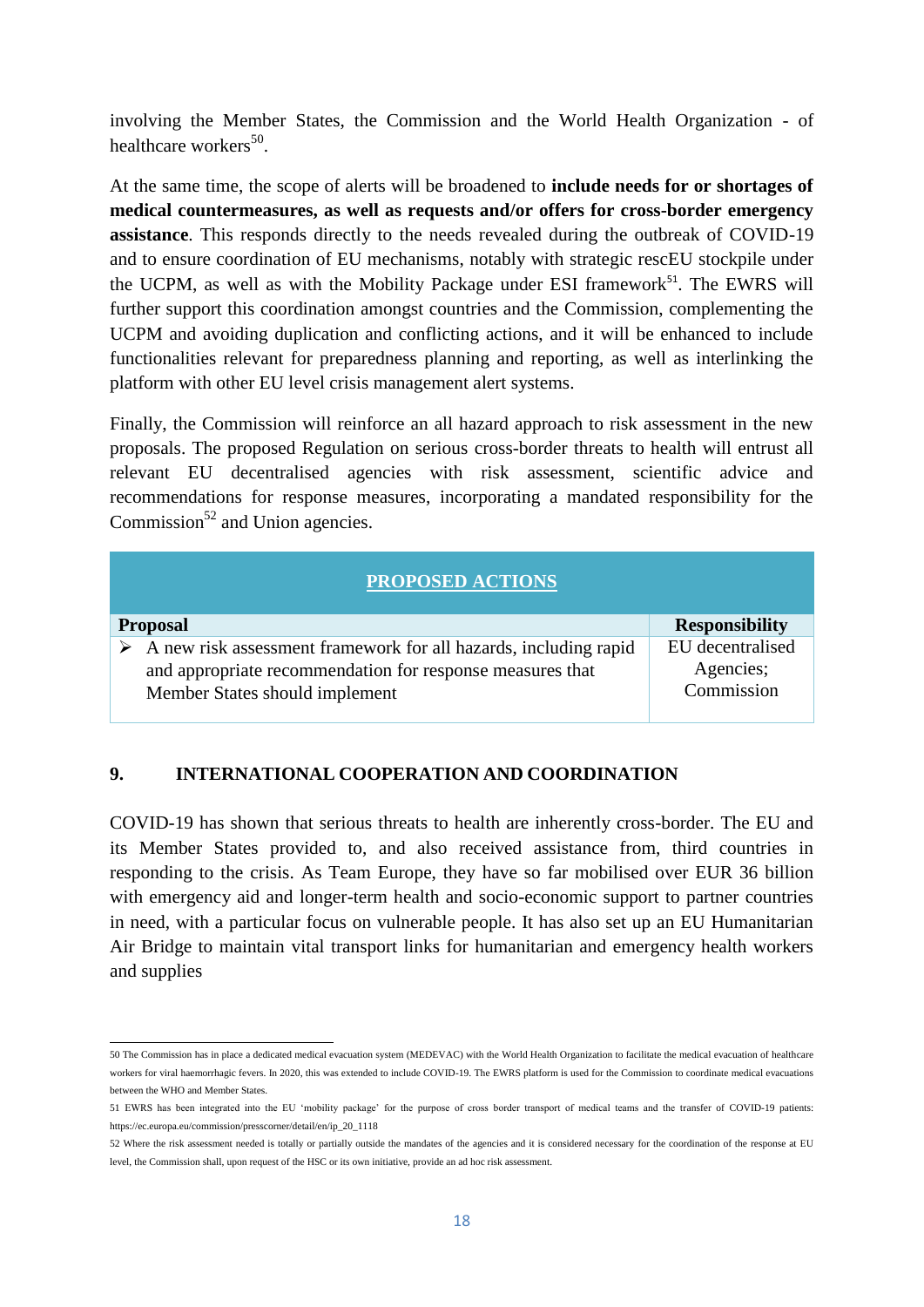As such, the Commission and EU decentralised Agencies work, and continue to do so, with international stakeholders as well as partner countries. This includes, for example, close collaboration with the WHO, non-EU centres for disease control and prevention, Participating States in the Union Civil Protection Mechanism, as well as engagement in coordination platforms such as the Global Health Security Initiative and GloPiD-R, the network of preparedness research funders. The Commission also actively promotes the need for continued political attention and coordination of public health preparedness and response, via frameworks such as the G7 and G20.

The EU has a leading role to play to strengthen health systems including global health security preparedness and response capacity.

In direct response to COVID-19, the Commission provided the EU's enlargement countries and priority Eastern neighbouring countries access to the Health Security Committee and EWRS, access that was also given to Switzerland. This was undertaken to maximise the protection of citizens and support the response of the EU by clearly acknowledging that the virus does not stop at borders, and that the strongest response and crisis management is via regional and international solidarity and cooperation. The European Parliament and the Council have recently strongly affirmed EU's commitment to scaling up global health emergency preparedness, and the 16 October 2020 European Council committed to strengthening EU support to health systems and the reinforcement of partners' preparedness and response capacity in Africa. Furthermore, the Commission and EU Agencies also initiated regular exchanges of experience with prevention and control measures with China and other third countries.

To consolidate and underpin the benefits of international cooperation and coordination on serious cross-border threats to health, the new proposals confirm the EU's leading role in the global sphere of public health preparedness and response, with the objective of addressing outbreaks at the source via a two-pronged approach: (1) reinforced and targeted international cooperation and coordination; and (2) on the ground support to Member States and third countries, in times of need. On the global level, the ECDC will pursue a leading role and build an international network with other major Disease Control Centres, such as the US Centers for Disease Control and Prevention (CDC).

This will be translated by a **reinforced capacity for ECDC to mobilise and deploy the EU Health Task Force to assist local response in particular in the Member States and greater involvement in international response teams**<sup>53</sup>, including ECDC support to build more resilient health systems for sustainable health security preparedness in EU partner countries.

# **PROPOSED ACTIONS**

 53 These capacities will be interlinked with the UCPM and notably the work of the European Medical Corps, which already gathers Member States medical response capacities.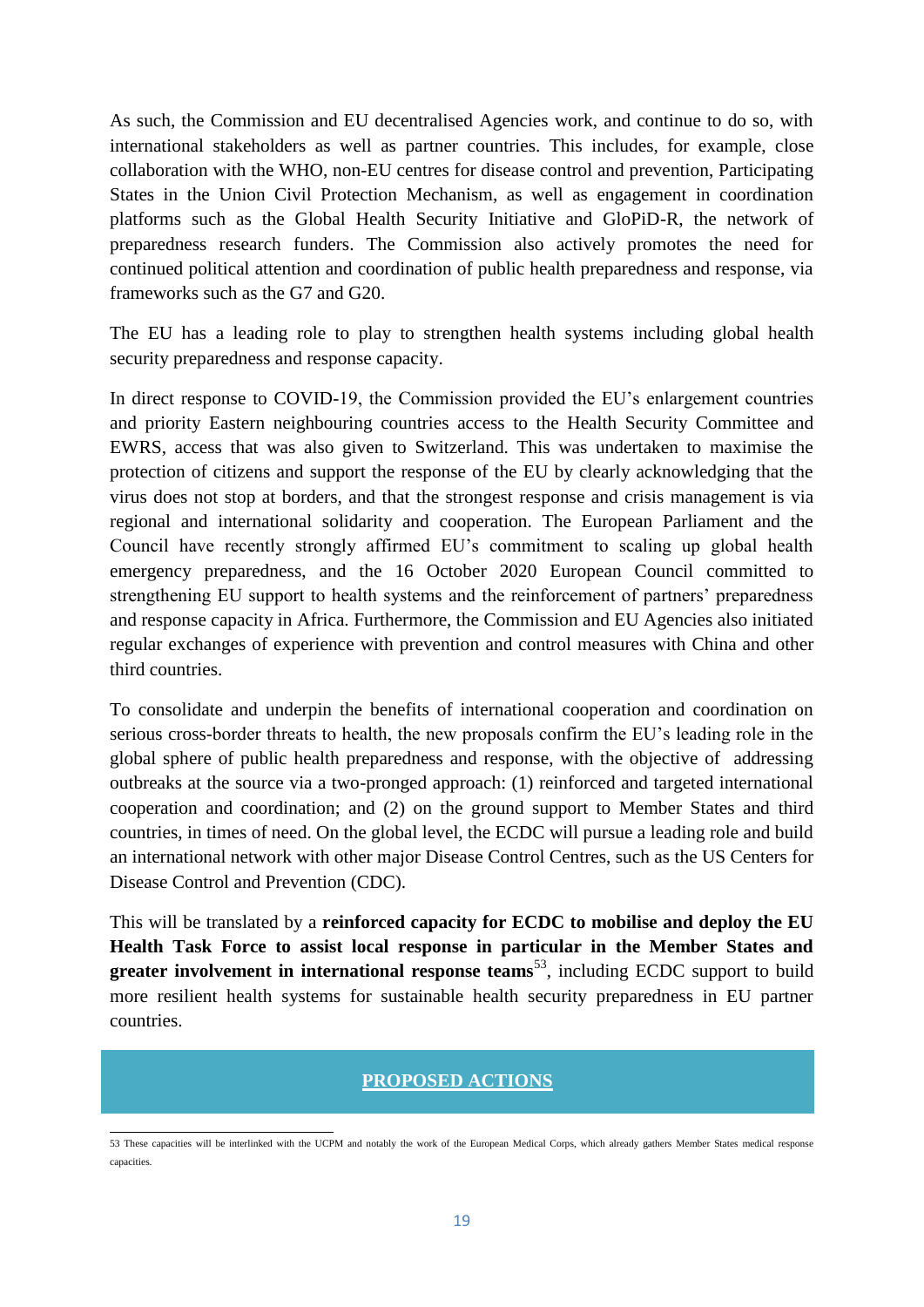| <b>Proposal</b> |                                                                                                                                                                                                                                                                                                        | <b>Responsibility</b>                                                                                                                             |
|-----------------|--------------------------------------------------------------------------------------------------------------------------------------------------------------------------------------------------------------------------------------------------------------------------------------------------------|---------------------------------------------------------------------------------------------------------------------------------------------------|
|                 | Establishment of the EU Health Task Force within ECDC, to<br>mobilise and deploy to assist local response to outbreaks of<br>communicable diseases in Member States and third countries                                                                                                                | ECDC;<br>Commission                                                                                                                               |
| ➤               | Framework for the mobilisation of the EU Health Task Force to<br>provide contribution within international response teams mobilised<br>by the WHO Health Emergencies Programme mechanism, the<br>Global Outbreak Alert and Response Network (GOARN) and the<br><b>Union Civil Protection Mechanism</b> | ECDC;<br>Commission;<br><b>Member States</b>                                                                                                      |
| ➤               | Development of field response capabilities and crisis management<br>expertise among ECDC's staff and experts from EU and EEA<br>countries, EU pre-accession countries, and European<br>Neighbourhood Policy and EU partner countries, upon request of<br>the Commission                                | ECDC;<br>Commission;<br><b>Member States;</b><br>EEA; EU-pre-<br>accession<br>countries; EU<br>Neighbourhood<br>policy and EU<br>partner counters |

## **10. AN EU HEALTH EMERGENCY PREPAREDNESS AND RESPONSE AUTHORITY (HERA)**

The COVID-19 pandemic has demonstrated the need for and value of co-ordinated EU level action. EU-level advanced purchase agreements for vaccines increase the likelihood that we will exit the crisis together, and stockpiling of medical countermeasures has already lessened its impact. At the same time, the pandemic has revealed structural weaknesses and market failures in our foresight, preparedness and ability to respond coherently, rapidly and appropriately to protect our citizens from health crises.

COVID-19 is unlikely to be the only global or pan-European health crisis of our century. Anticipating this calls for a dedicated European authority that will strengthen the EU's preparedness and response capability for new and emerging cross-border threats to human health.

The authority's mission will be to enable the EU and its Member States to rapidly deploy the most advanced medical and other measures in the event of a health emergency, by covering the whole value chain from conception to distribution and use.

To that effect, it will, for example, undertake horizon scanning and foresight to anticipate specific threats, identify promising potential countermeasures and underpinning competencies, and generate and disseminate knowledge on these. It will monitor and pool production capacity and development facilities, raw material requirements and availability, and ensure that supply chain vulnerabilities are addressed. It will support the development of crosscutting technologies and solutions sustaining multiple potential future threat responses (e.g. vaccine platform technologies, or the application of digital tools and artificial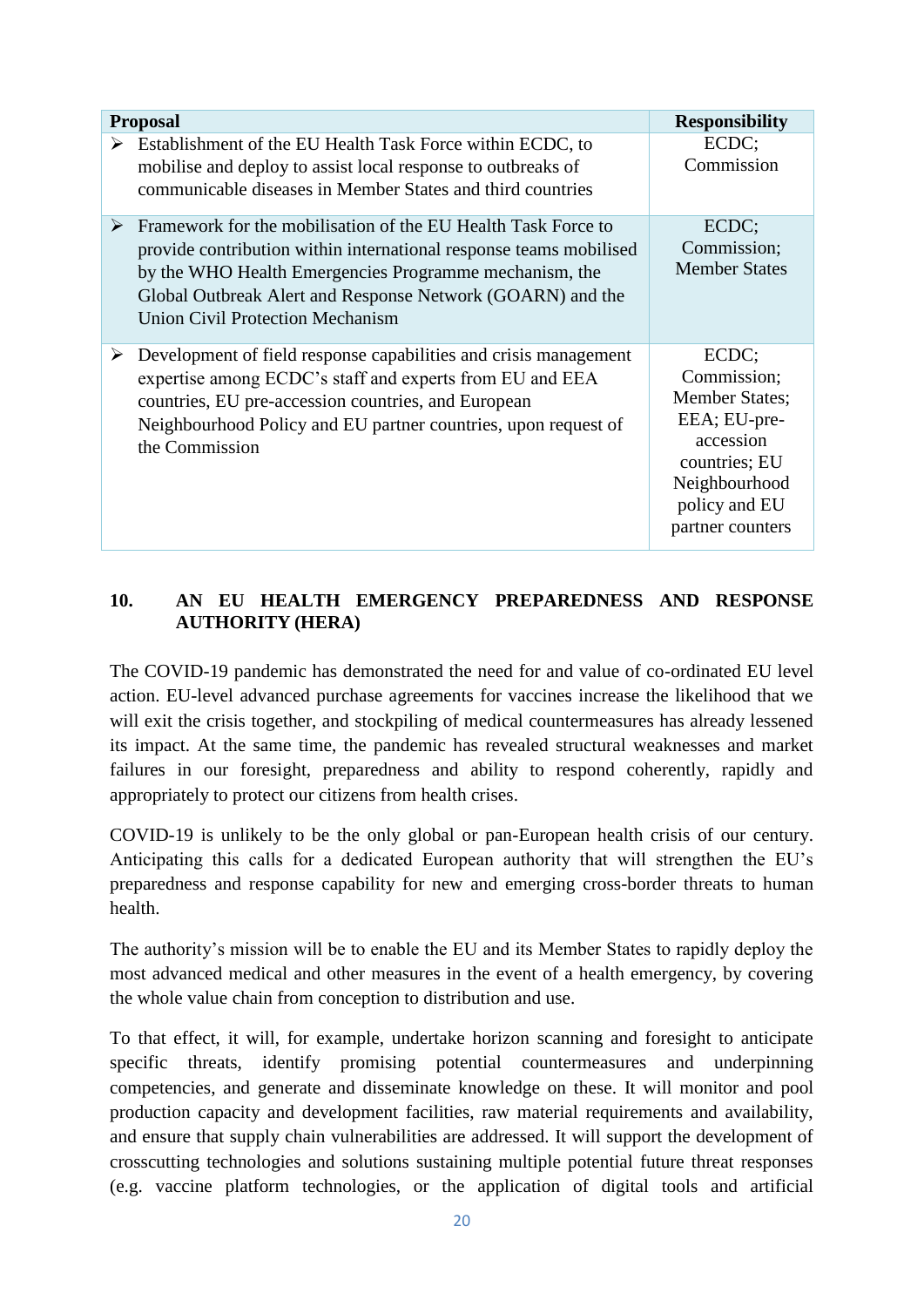intelligence) as well as the development of specific countermeasures, including through clinical trials and data infrastructure. It will ensure that sufficient production capacity will be available when necessary, as well as arrangements for stockpiling and distribution.

The European authority will plan, co-ordinate and assemble ecosystems of public and private capabilities that jointly enable a rapid response when the need arises. When an EU health emergency is declared, it will acquire specific additional resources required to adequately react in the interest of all Member States.

Building on the experience with COVID-19 vaccines development and the central clearing house for medical equipment, the Commission will launch a preparatory action focusing on emerging biological threats to human health, such as corona-related transmissible diseases and anti-microbial resistance. In parallel, it will launch an impact assessment and consultation on the establishment of an EU authority, with a view to proposing in 2021 a properly mandated and resourced dedicated structure to start operations in 2023. Synergies and complementarity with existing EU bodies and relevant spending programmes will be ensured.

# **11. CONCLUSION AND NEXT STEPS**

Health is central to people's well-being. They rightly expect it to be one of the major priorities of public policy. Governments must do everything they can to deliver health services and to protect from health threats. This means working together, and using the EU's potential to improve the health response and to support Member States to fulfil their responsibilities. This needs clear direction at EU level, close coordination with the Council and the European Parliament, and the updating of key tools and legislation as set out in this Communication.

The upcoming Conference on the Future of Europe, with its emphasis on outreach to citizens and its aim to create a forum to address their concerns and priorities, provides an optimal platform to ignite discussions provide impetus on the evolution of the EU's role on health in the future, in order to respond to citizens' expectations towards the Union. In addition, the Global Health Summit scheduled for 2021 in Italy will allow the EU to steer the worldwide reflection on how to strengthen global health security in the "age of pandemics".

The coronavirus has touched every single aspect of personal, professional, social and economic life. To effectively address the threat it poses, European health authorities need to work seamlessly together, to pool their resources and expertise, and to operate as jointly as possible and in close coordination with the economic authorities. This is the only way to counter the cross-border health threat of COVID-19 effectively.

This Communication sets out the additional actions that need to be taken in the immediate future, both at the European and the national level to increase our resilience to all cross-border health threats and provide all European citizens with the high level of public health they expect and deserve. It is our shared and urgent responsibility to take forward these measures quickly and thoroughly, and to overcome the fragmentation and gaps in instruments, information, and mind-sets, which will otherwise continue to make us collectively vulnerable and endanger our way of life.